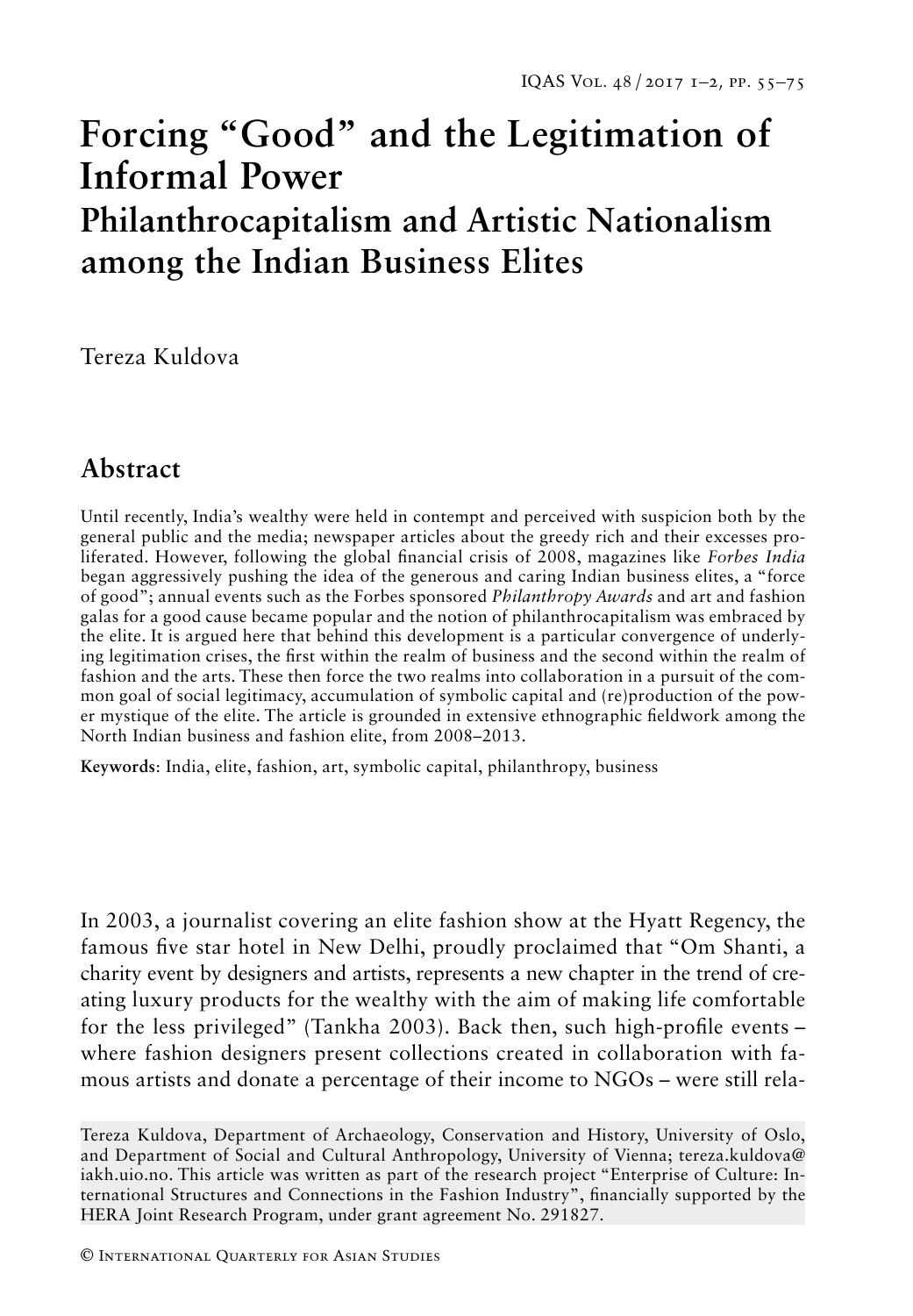tively rare.1 It was only at the beginning of the 2000s that the exploitative luxury fashion industry began more consciously to attempt to transform its image from wasteful and elitist towards benevolent, charitable and socially aware. Around the same time, the FDCI (Fashion Design Council of India), the chief organisation of the Indian fashion fraternity, also began displaying its benevolence and morality through annual mega-sales of *prêt-à-porter* lines of popular Indian designers, with five per cent of the proceeds distributed to selected charities and NGOs. However, it was only after the financial crisis of 2008 that the industry fully embraced the "ethical sell" as its visible identity, with designers running NGOs alongside their businesses, "raising awareness" during their fashion shows and sharing their benevolent actions through profitoriented "clicktivism" on social media (White 2010). Suddenly, the business of luxury fashion was redefined as "ethical fashion". But it was never clear where this ethicality was concretely located. It could refer to anything from a clean working environment, care for female workers, and organic cotton to *ahimsa* ("non-violent") silk (the silkworm is not killed). Today, the gated elite circles (Waldrop 2004, Kuldova 2016c, Kuldova 2017b) overflow with VIP charitable art and fashion galas sponsored by the multiply localised transnational business elites.

I shall argue here that behind this current wave of donations among the Indian business elites – within the particular social field where elite philanthropy merges with "artistic nationalism" (Ciotti 2012, Kuldova 2013a, 2013b) – is an underlying convergence of three particular legitimation crises, coupled with a fear of a breakdown in the established social order (Berger et al. 1998). While Indian philanthropy has historically been significantly influenced by the ways in which philanthropy has been conducted in the United States and the United Kingdom, and is thus part of a transnational movement (Kapoor 2016, Hay / Muller 2014, Cantegreil et al. 2013, Sundar 2013, Kalra 2013, Harvey et al. 2011, Nowell 2004), there are still particularities specific to the context that set it apart. This is also clearly visible in the legitimation crises to which it presents itself as a solution. The first legitimation crisis pertains to the status and disproportionate power of the transnational business elite, a problem that was exacerbated by the financial crisis of 2008. The second legitimation crisis relates to the position of the elite vis-à-vis the impoverished Other and the elitist desire to perpetuate strict divisions of class. The third legitimation crisis is specific to the Indian fashion industry and concerns the socio-economic position of the fashion designer within Indian society. Philanthropy in art and artistic education increasingly serves as a "safe remedy" for these legitimation

<sup>1</sup> In contrast, Indian fashion marketed to the "socially aware" middle-classes had a much longer tradition of "fair clothing", as shown by the iconic case of Fabindia, which spurred among other things the revival of *khadi*, the material symbol of artistic and artisanal nationalism par excellence, now increasingly embraced even by high-end luxury fashion designers (see Radhika Singh, *The Fabric of Our Lives: The Story of Fabindia*. New Delhi: Penguin Books, 2010).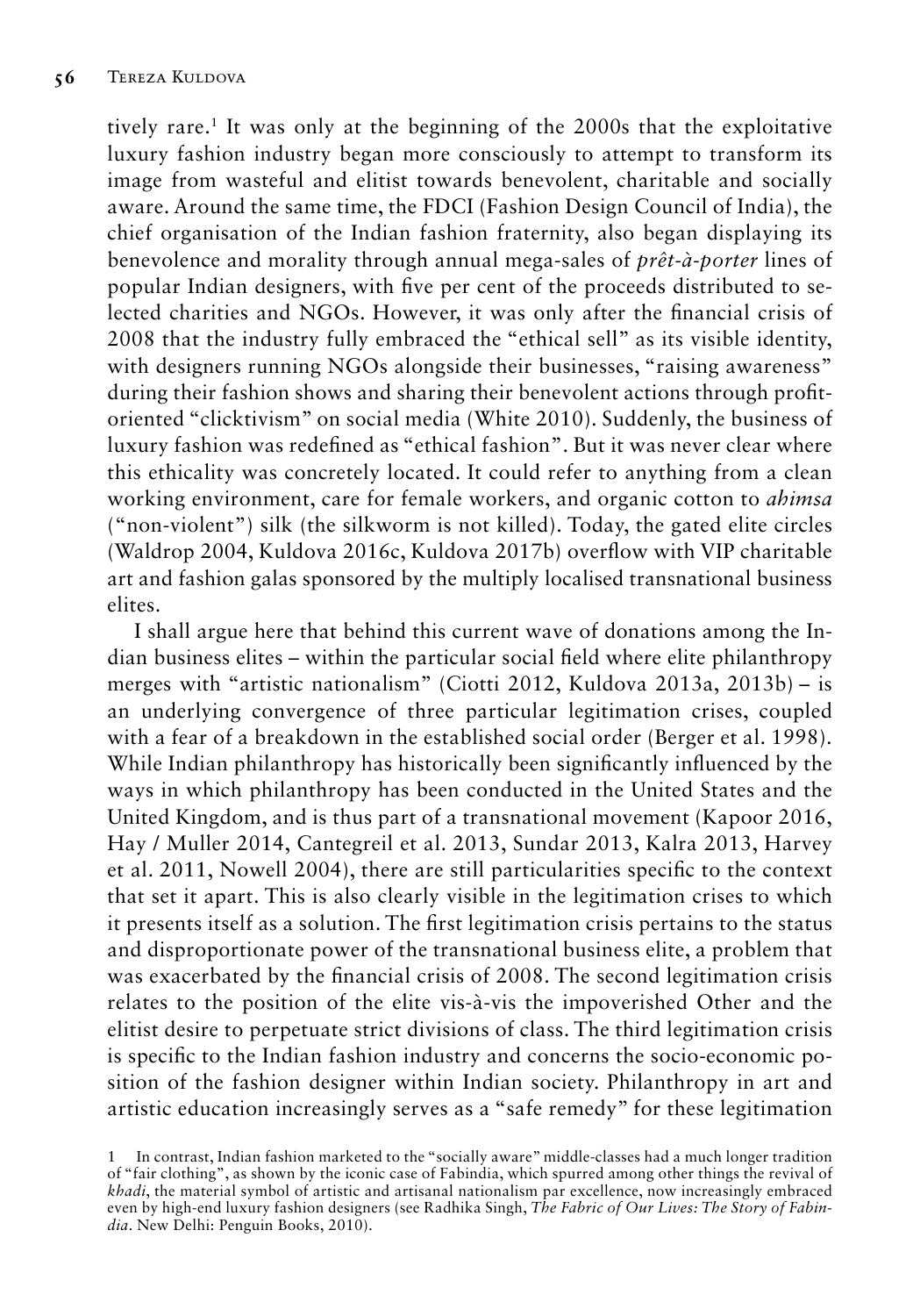crises; it provides the elite with moral credibility, authority, symbolic and cultural capital, while reproducing rather than unsettling social hierarchies and inequalities, thus effectively keeping the poor in their place. In other words, philanthropy is and has been throughout its history, "practical and advantageous to the elite" (Dinello 1998: 111).

It is through this convergence of legitimation crises, I argue, that a particular elitist social field comes alive together with its specific form of symbolic (Bourdieu 1984) and cultural capital (Ostrower 1998), framed by the "philanthrocapitalist" business model (Bishop / Green 2008). These legitimation crises converge as they bring together different elite actors in a shared struggle for legitimacy, a legitimacy of their wealth and informal social power. In order to show how this takes place, I first discuss the role of benevolent giving among the Indian business elite, then consider the aforementioned legitimation crises and finally show how they work together in shaping the elite business sphere. The force of the joint struggles for legitimation will finally be shown in the examples of Satish Modi's ventures, the Art for India foundation (est. 2010) and the International Institute for Fine Arts in Modinagar,  $NCR<sup>2</sup>$ (est. 2000).

#### **Benevolence, the Indian business elite and the crisis of legitimacy**

India has a solid tradition of charities, religious giving, NGOs and civil society organisations and a long history of the business community engaging in strategic philanthropy. Gifting (Parry 1986), whether selfless, anonymous and strategic (honour-oriented), or as a form of *noblesse oblige*, has been integral to India for many centuries, incorporated in the scriptures of its main religions, politico- economic structures and systems of patronage, prestige and respectability (Appadurai / Breckenridge 1976). And yet, there is something new about this reinvigorated and boastful trend of contemporary elitist philanthropy that acts in a world of increasing socio-economic inequalities aggravated by neoliberal reforms. Even though prominent families of industrialists have always been involved in charity and benevolent giving, the current engagement with philanthropy has reached new proportions, dynamics and organisational structures. The Indian business elite circles have embraced philanthropy and corporate social responsibility (CSR) with renewed enthusiasm, particularly following the financial crisis of 2008. This was not only a financial crisis but also a worldwide crisis of the reputation and legitimacy of the business community at large, to which they undeniably belong. The business community was accused of irresponsible financial speculation, worldwide exploitation of

<sup>2</sup> NCR refers to the National Capital Region, a metropolitan area surrounding New Delhi.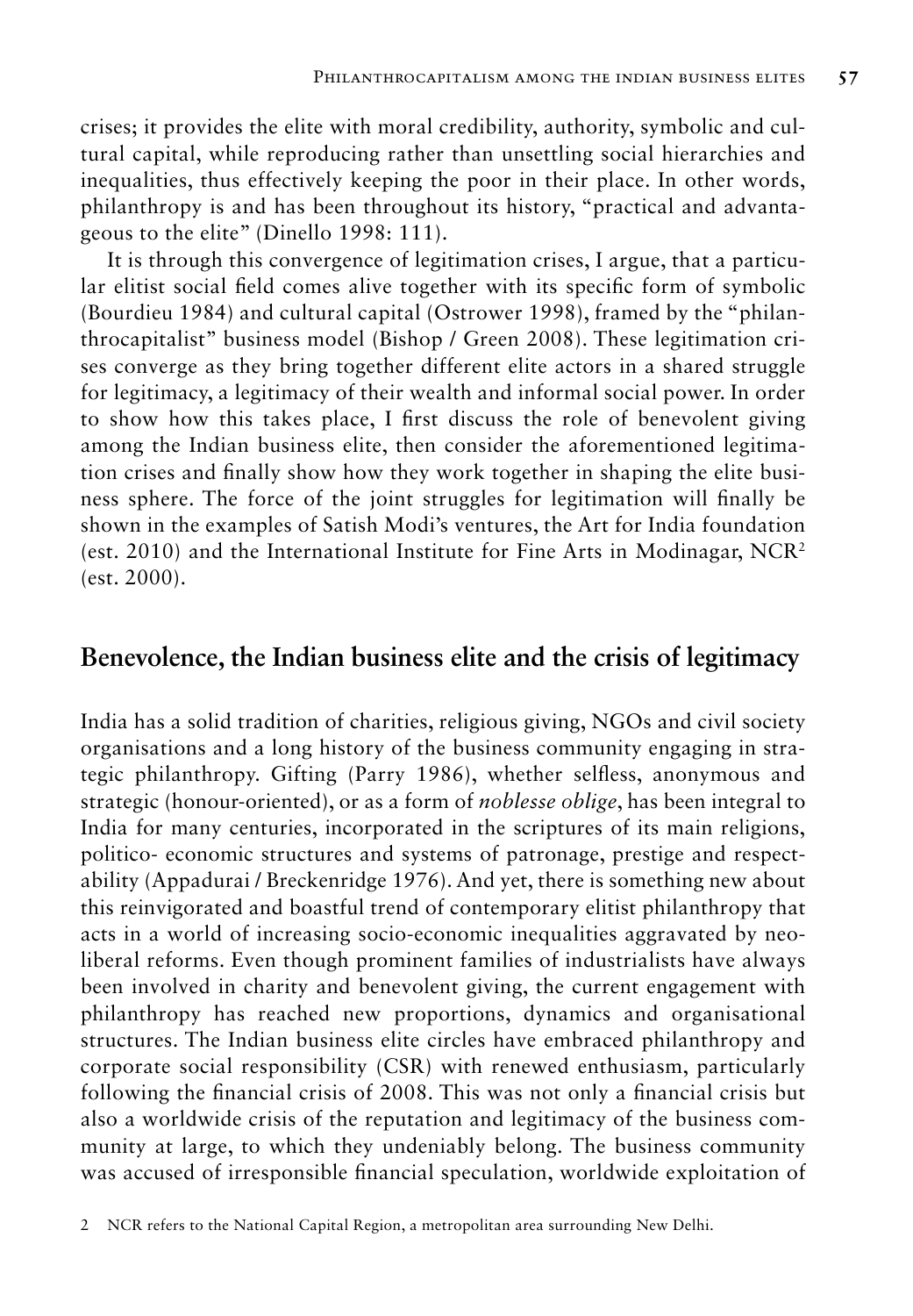cheap labour and environmental destruction. Back then the media were filled with anger against business, and old critiques resurfaced, as shown in an opinion piece by B. V. Krishnamurthy (2008), entitled "The Price of Greed":

Five thousand years ago, our scriptures emphasized that greed spells doom. That's precisely what we are witnessing today. Managers of these companies could do no wrong. Buffered by fancy salaries, variable incentive schemes, and a host of perks, they turned speculators – with disastrous consequences. […] Who is to be held accountable for the mess we find ourselves in?

The same accusation was levelled against the Indian business elite circles; Indian millionaires were labelled as greedy and immoral. A range of critiques of neoliberal capitalism emerged, arguing that it systematically fails the majority of the world's population. Amidst these critiques, the elites feared the rage of the poor and delegitimation of their own power. Capitalism was experiencing a global legitimation crisis (Sawaya 2008). Only morality could improve the image of business and of capitalism and encourage the population to doubt those who had become capitalism's public critics. Morality had to be reinserted into the market. Only through morality could the business elite acquire an appearance of legitimacy and capitalism be rendered good, a "capitalism with a human face" (Kothari 1986, Žižek 2009), capable of fixing its own evils.

When I returned to India in 2011 after a previous fieldwork visit in 2008, millionaires were no longer represented in the popular media as greedy and self-obsessed, but instead as selfless and good (this is not to say that the population would necessarily share this view). To my astonishment, they had become the only thinkable saviours of a country with millions in poverty. Suddenly, these new national heroes were the proclaimed hope of India's progress and transformation into a high-tech nation. In 2009, *Forbes India* established annual Philanthropy Awards and began pushing the idea of business as a "force of good", consequently joined by organisations such as Dasra.3 At the same time, "celebrity humanitarianism" (Kapoor 2013) had been enjoying increasing popularity in the media, simultaneously turning powerful billionaires into celebrities of their own. And the boom of individual and corporate philanthropy shows no signs of slowing; on the contrary, the "philanthropic funding from private individuals recorded a sixfold increase in recent years: approximately INR 36,000 crore in 2016, up from approximately INR 6,000 crore in 2011" (India Philanthropy Report 2017).

This shift in perception of the millionaires was a result of media campaigns and lobbying to improve the image of business following the financial crisis. The crisis, however, also reactivated old Indian social critiques of business.

<sup>3</sup> Dasra (est. 2000, transl. "enlightened giving" or "remover of bad faith") is one of the leading organisations in strategic philanthropy in India. It works with Indian and international donors and organises the annual Dasra Philanthropy Forum, in locations such as New York, London and Stanford, as well as the annual Dasra Philanthropy Week in India.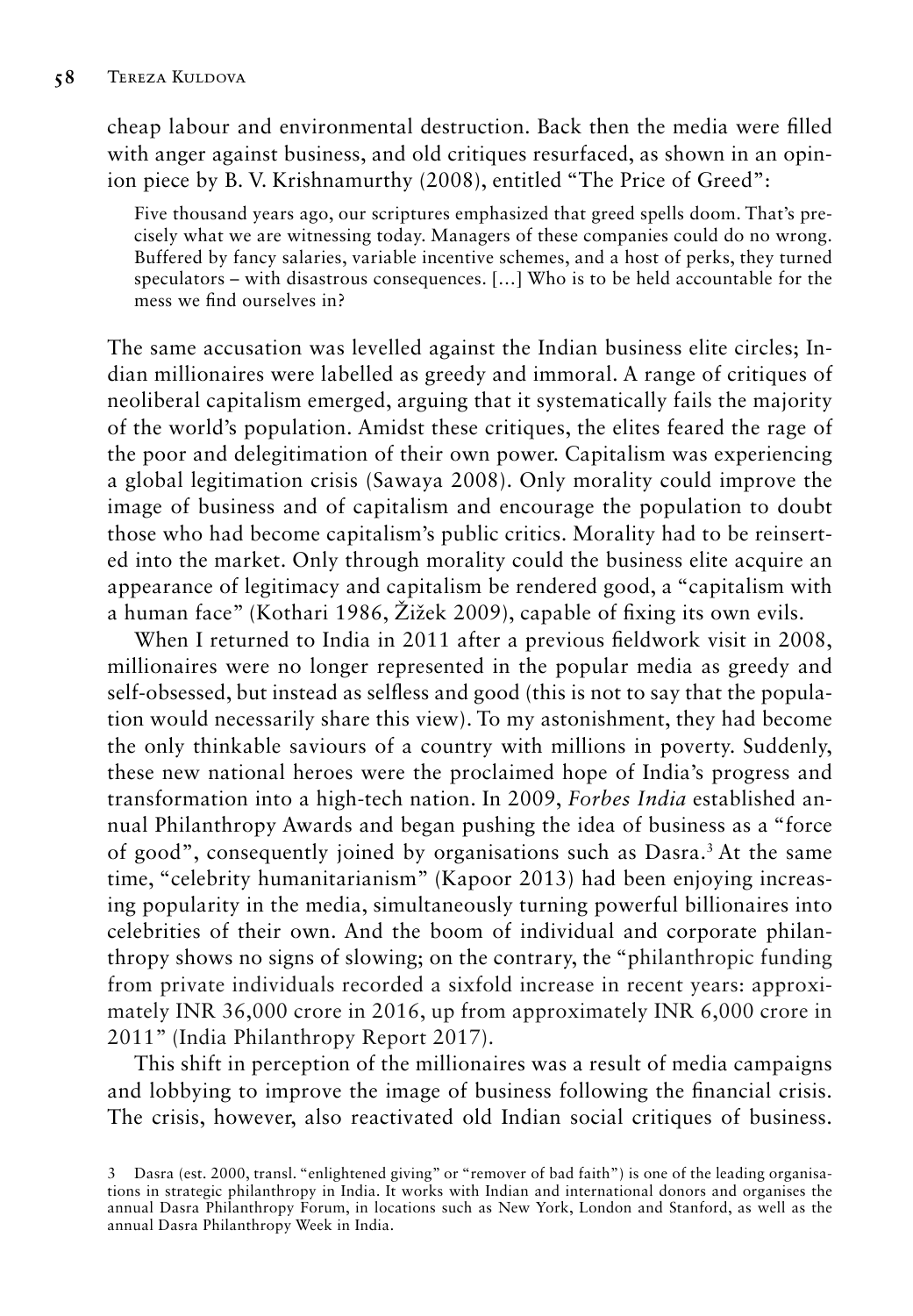The political role of the Indian business elite has, as Kochanek pointed out, been inhibited by "its lack of ideological legitimacy […] in a society that traditionally tended to view the profit motive and private gain as inherently antisocial. Indian communists, socialists, Gandhians and sections of the intelligentsia have persistently portrayed industrialists as rapacious exploiters who might be grudgingly tolerated but whose motives and actions are always suspect" (Kochanek 1987: 1281). Precisely because the crisis re-activated such old critiques of the business class, philanthropy – a fairly traditional solution to problems of legitimacy – offered itself as a solution. Only this time, it had to be recast anew, while building on familiar tropes and avoiding past pitfalls.

Already in the pre-colonial era, wealthy merchants were accused of patronising deities and gifting only for their own benefit, instead of gifting selflessly, as the Hindu scriptural ideal would command. In the colonial era, philanthropy became a way of complying with the ideals and developmental policies of the British, a way of acquiring power and political influence in the public sphere, as exemplified by the famous industrialist Jamsetjee Jejeebhoy (Palsetia 2005). India has always had its philanthropic heroes, such as Jamshedji Tata, Jamnalal Bajaj and GD Birla, who were instrumental in the building of modern India and during the freedom struggle. They supported Gandhi and invested their wealth in cultural institutions, colleges, hospitals, museums, public parks and so on (Sundar 2013, Haynes 1987). And yet, despite being prominent and reputable, businesspeople and philanthropists were viewed with suspicion, an opinion that was consequently strengthened by the socialist governments in particular, which at least for a period effectively replaced and denounced business philanthropy through the social welfare system. But they were viewed with suspicion not only under Nehruvian socialist ideology, but also in times preceding it for a simple reason – they could control others through their capital; through benevolence they could implement policies, enforce moralities and keep people dependent. Gifts have been strategically used as a tool to maintain hierarchy (Derrida 1993), something that appears to be a general function of gifts (Parry 1986, Mauss 1990). In a study of Sanatana Dharma Sabha movements between 1915 and 1940, Malavika Kasturi showed how socio-religious gifting formed a crucial socio-political terrain where elites articulated their authority and power, and reinforced hierarchies and relations of patronage, while regulating "the people" and demarcating the deserving from the undeserving (Kasturi 2010).

Following Independence, high taxes replaced donations and philanthropy was discredited by accusations of the misuse of trusts, money laundering, and of interference in the lives of the beneficiaries. However, as the rhetoric of the state's inefficiency slowly began to take hold in the 1960s, philanthropy began returning to the public stage. In 1970s, laws providing tax exemptions for donations were established, leading to a rise of NGOs. This proliferation of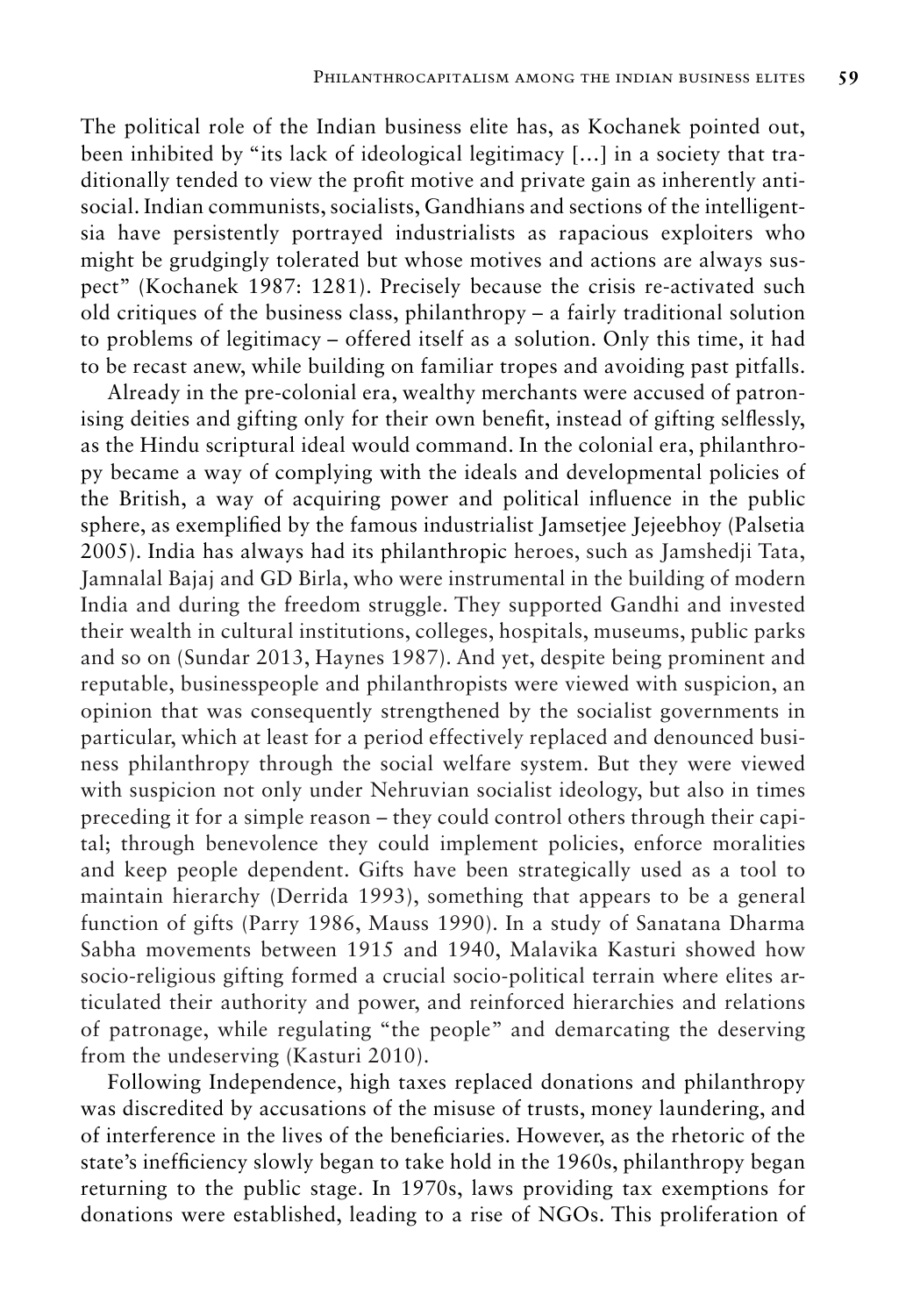NGOs has accelerated even further in the post-1990s era of neoliberalisation. At the same time, however, these NGOs, initially critical instruments of civil society, became increasingly swallowed into the governmental and corporate body politic, and in the process were prevented from acting as critical opposition (Kothari 1986).

At the same time, the power of business in politics increased, as did the popularity and quantity of public-private partnerships. During the early 2000s, the worldwide business community began struggling with an erosion of trust and CSR was posited as a remedy (Singla / Sagar 2004). Instead of donating to local and transnational NGOs, which were increasingly criticised for pursuing their own interests and developmental agendas (Escobar 2011), CSR was formulated as a new and more natural way for businesses to weave together ethics with profit. But even prior to the Indian government passing the reworked CSR law in 2014, which obliges corporations to spend two per cent of their last three years' average profits on CSR activities, the Indian business elite was already rediscovering national philanthropic heroes in an attempt to emulate their strategies of acquiring legitimacy through philanthropy and CSR. The pre-Independence idea of the heroic philanthropist had returned, albeit with a new wrapping, this time coinciding with a new wave of Hindu nationalism and artistic nationalism (Kuldova 2014a). Even the young self-made rich began to act as if they were part of this imaginary "legacy", thus artificially staging continuity where there might have been none. To them, philanthropy promised not only legitimacy but also "charismatic authority" (Weber 1985) à la Carnegie.

Throughout history, benevolence has been used as an effective instrument of power, from the benevolence of kingly rulers, of the British over the colonies, to the benevolence of business leaders. Benevolence produces a clear division between the powerful and the powerless (Kuldova 2016c). Philanthropy in business is best understood as a form of staging benevolence, a "worldmaking process through which already successful entrepreneurs use their power to accumulate more power, extend their social and political influence, and increase their capacity to shape society according to their will" (Harvey et al. 2011: 429). Philanthropy is essential in acquiring symbolic capital, generating trust and improving reputation, thus legitimising the business ventures and strengthening the public image of the CEO, so crucial to contemporary brands across the world – be it Starbucks, Microsoft or WIPRO. It can also formalise informal power through awards and honorary functions circulating within the elite spaces. For the late 19th century Indian business community "philanthropic activities were but part of a large 'portfolio' of symbolic investments that merchants developed in building stable social relationships with members of their community and with their rulers" (Haynes 1987: 340). Gifting played "a critical role in the exercise of political influence", in appeasing "members of the ruling group" and in upholding family prestige and in "maintenance of the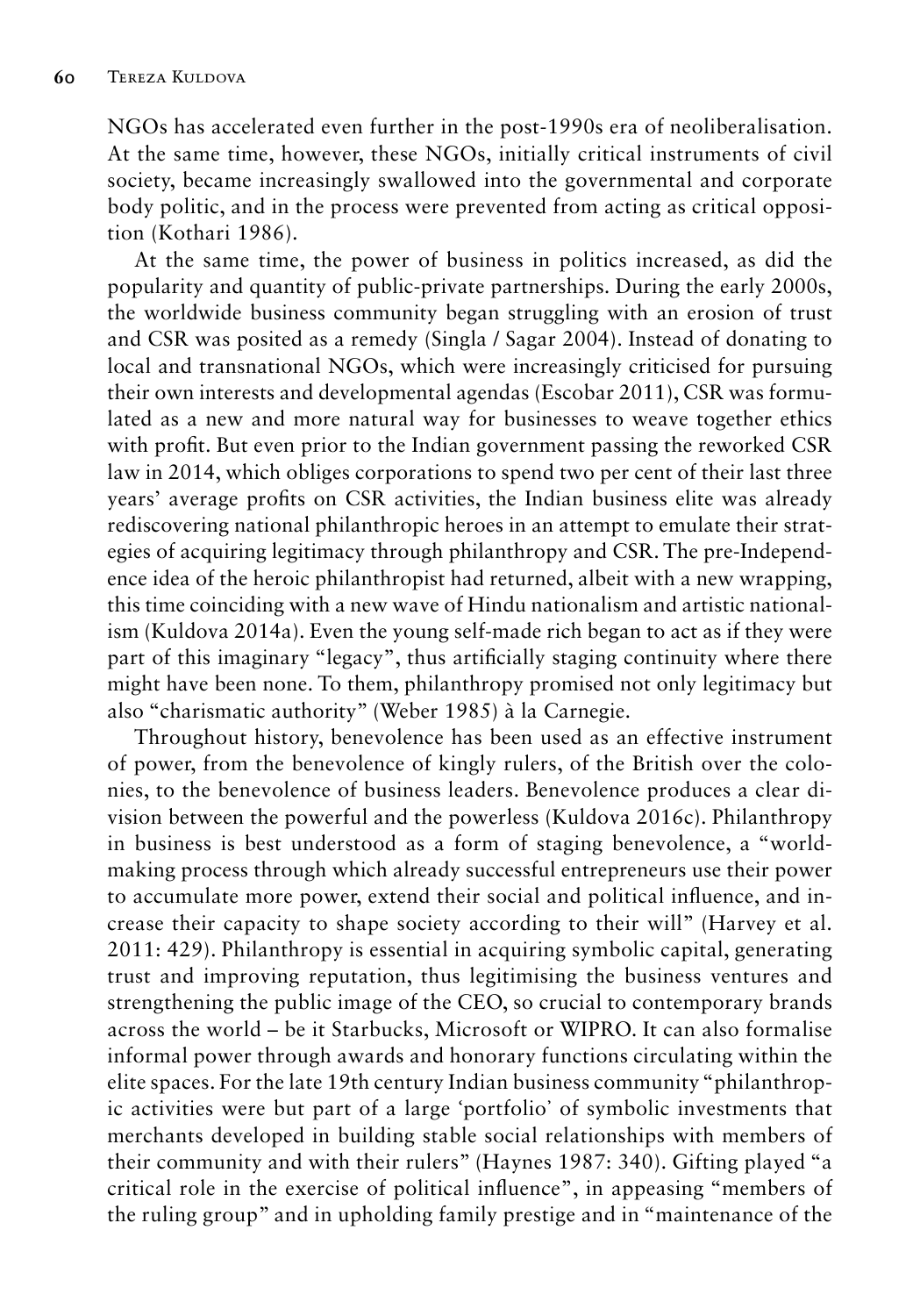community's social and religious life" (Haynes 1987: 340), as well as in generating reputations of trustworthiness. Moreover, "in return for valued gifts" the donors "shared in the mystique of the imperial power and thus reinforced their local prestige" (Haynes 1987: 341).

Contemporary philanthrocapitalism (Bishop / Green 2008) functions similarly; it, too, constantly seeks to insert itself into political structures and governance. However, there is a key difference between philanthropists and philanthrocapitalists, one that pertains also to the difference between contemporary and past structures of philanthropy – the philanthrocapitalists treat philanthropy as a business and employ managerial strategies of gifting (Edwards 2008; McGoey 2012, 2014, 2015). Moreover, unlike classical philanthropy, which rarely idealised the unjust market system, philanthrocapitalism endorses the idea that so called "human capitalism" can be a force of good and can become inherently philanthropic. The most striking example of this thinking is expressed in the persona of Bill Gates, who "embraced the chance to make his foundation run more like Microsoft" (McGoey 2014: 110) and who knows well that strategic investments in charitable causes may result in increased profit and market expansion. The Bill and Melinda Gates Foundation was also a direct response to a crisis of legitimacy; throughout the 1990s, Microsoft was pursued by the Justice Department, which in 2000 accused Microsoft of unlawful monopolisation and of crippling competitors, which led to fines from the US and EU and damages to Gates' public image. Gates consequently bought back his public image and legitimacy for the high price of the aforementioned foundation. Today, he is perceived globally as a humanitarian (McGoey 2015). As any other philanthrocapitalist, Gates too claims that because of his success in business, he knows best how to make the world a better place. As Ilan Kapoor has argued, such "construction of celebrity corporate philanthropy helps repudiate corporate capitalism's 'dirty' underside, which is to say that celebrity charity helps stabilize and advance the global neoliberal capitalist order" (Kapoor 2016: 113). The Indian philanthrocapitalists say the same, while promising to relieve the "inefficient" Indian state of all its responsibilities. In the process, governance is depoliticised and the market pushed into invisibility, as are the root causes that create the "need" for philanthropy in the first place (Nickel / Eikenberry 2009).

Overall, elitist philanthropy perceives itself as superior to other forms of giving. Dasra's *India Philanthropy Report 2015* (Company 2015) is revealing in this respect. Without second thoughts, the report divides Indian donors and NGOs into two categories: the sophisticated, a minority consisting of the superrich and prestigious NGOs; and the unsophisticated, the majority of India's donors and NGOs, who are dubbed "untrustworthy", "non-transparent" and "confused". Only elitist philanthropy, with its claims to business-like structure, transparency, goal-orientation and high-quality market research, is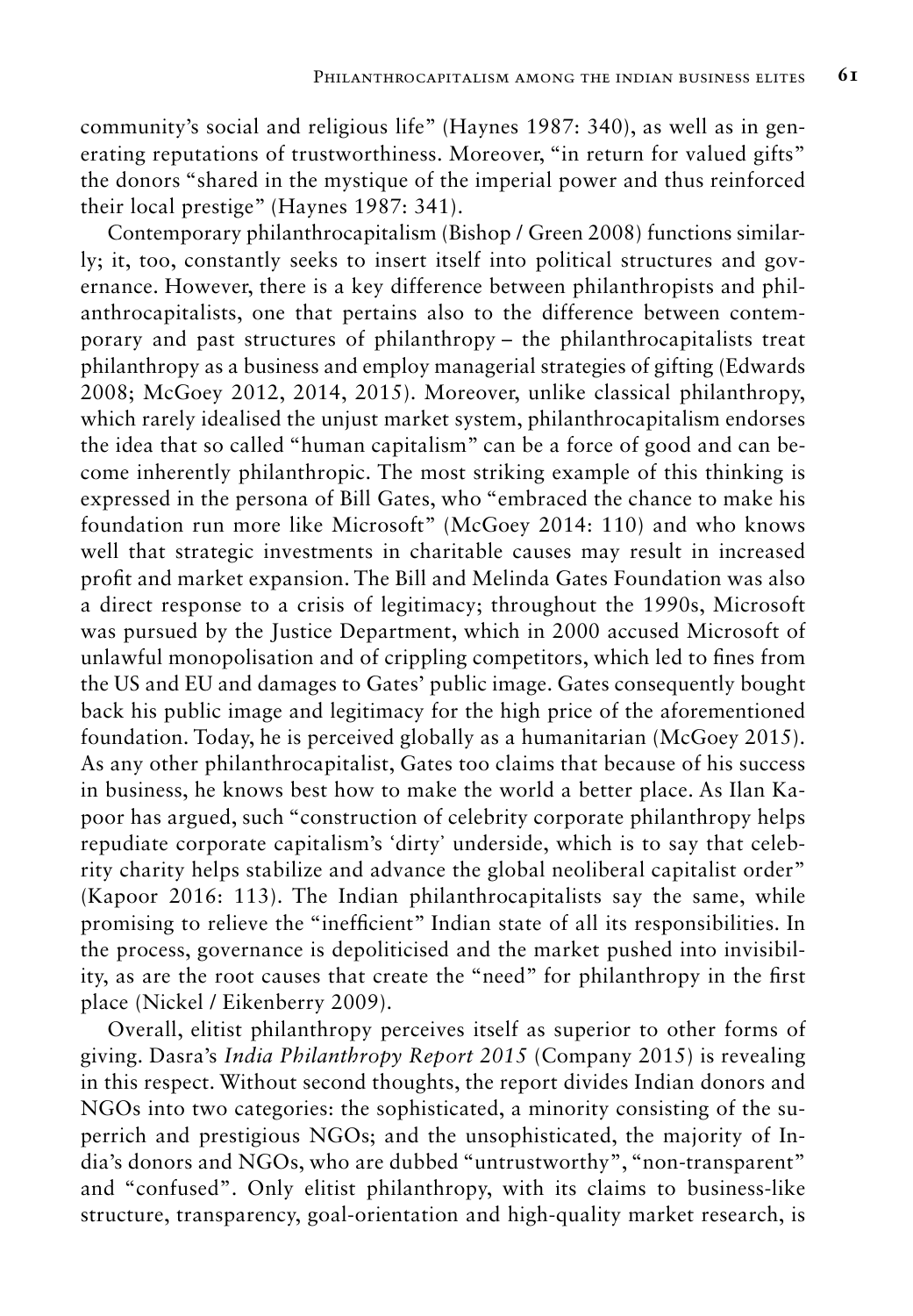posited as capable of solving India's problems; it is celebrated as future-oriented and strategic, as opposed to the "unsophisticated" philanthropy of the masses, oriented towards acute needs in the here and now. Hence, elitist philanthropy, while invoking the benefactors of the past, at the same time breaks away from the old-fashioned philanthropy still endorsed by the majority of so-called "unsophisticated" givers, and hence perceives itself as superior. Such reports systematically reinforce the view that only the rich can envision the future; the majority of community and civil society initiatives, which may in fact better know the needs of the beneficiaries, are rendered as lacking any such ability. As a result, the philanthropy sector, constituted in such a manner, systematically reinforces the split between the powerful and knowledgeable and the powerless and at best skilled. In practice, it does the opposite of what it claims to do; it reproduces the power structures rather than disrupting them.

Elite philanthropy is also far more concerned with the mediatised public persona of the donor and his or her political influence (Kapoor 2013) than the majority of charitable giving. In India, this has been a feature of elite business philanthropy since the colonial era, when the honours of the British rulers were sought through strategic giving (Palsetia 2005). However, while this trend reinforces pre-existing hierarchical structures and resembles the methods of "strategic giving" of the business elites of the past (Haynes 1987), there is still something new about it; this has to do with the constraining influence exercised by the transnational business elites over their spending, their obsession with control over donated money (different funding structures), their increasing wealth and their extreme separation from the recipients. Moreover, Indian elitist philanthropy has witnessed a shift with respect to the cultural idea of who is a deserving recipient. It has shifted away from the Indian cultural model in which the poor are not to be blamed for their poverty, towards the American model inspired by social Darwinism, which encourages help only to the strongest among the poor, to those who are able to help themselves, while overall blaming the poor for their poverty (Dinello 1998). Such examples follow below – philanthropy that helps only the talented and ablebodied young students among the poor, those who are perceived as possessing an inherent strength, drive and potential.

Struggles to legitimate one's power are at the core of the current philanthropic endeavours. And even though business elites have wrestled with the same questions throughout history, it could still be argued that they enjoyed, back then, a degree of "traditional authority" (Weber 1985). This traditional authority has become progressively under threat by forces of democratisation, which have opened up the playing field to a larger number of people, traditionally not part of business communities. At the same time, due to rising socioeconomic inequality, more and more people are being expelled across the internal boundaries of "society" (Sassen 2014). Hence, a new layer of struggle is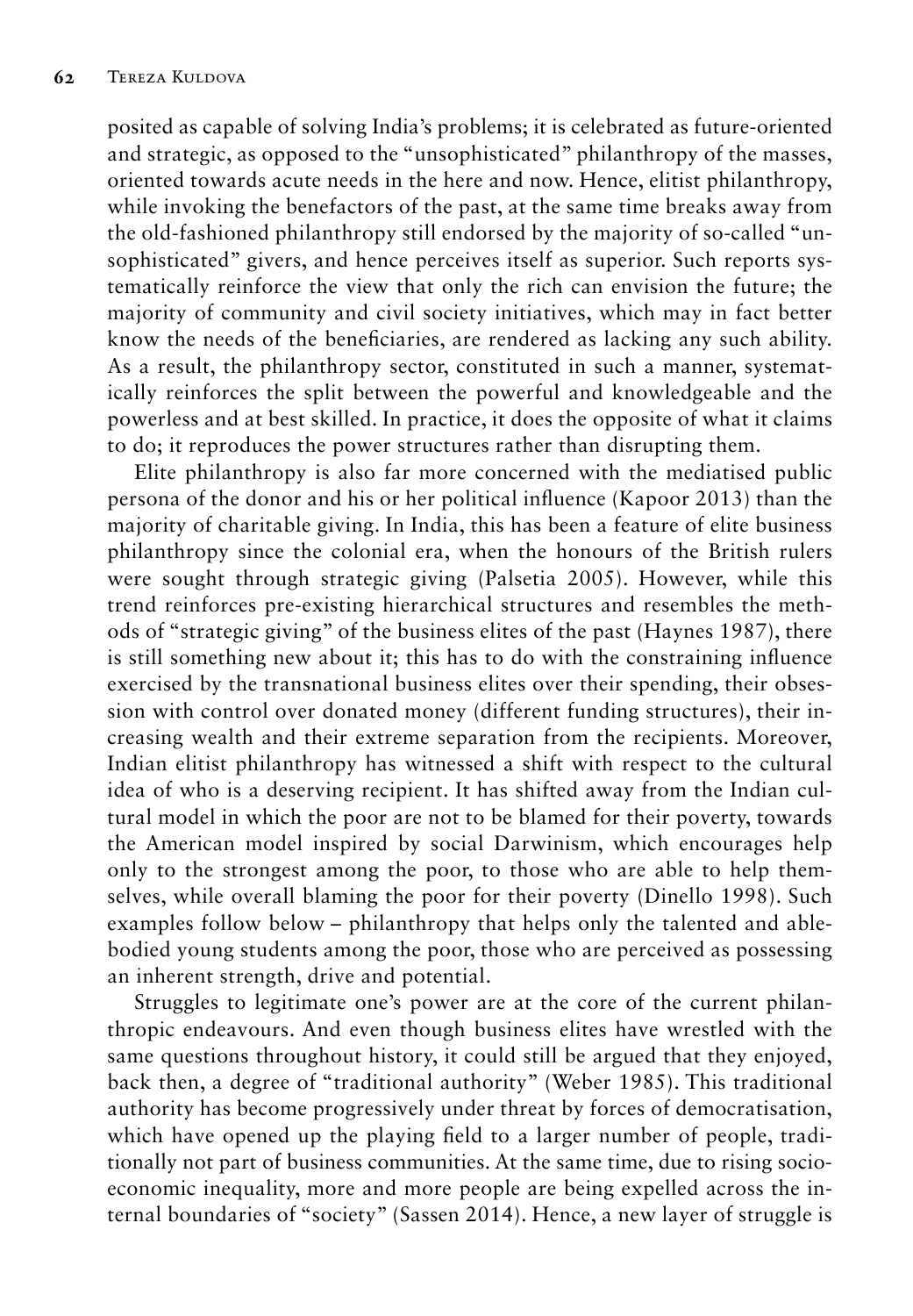added under these changed conditions, with democratisation, liberalisation and an increased competition over resources, on the one hand, and an increasing concentration of wealth on the other.

#### **Legitimation struggles in the Indian fashion industry and the arts**

There is no doubt that gated elitist fashion and art events are important spaces where the elite's cultural and symbolic capital is constructed, acquired and displayed – and that such events serve the legitimation of the elite's superiority and disproportionate power. But before we look more closely at exactly how this happens, let us engage with the pervasive legitimation problem within the fashion and arts industries in India, which is, in some respects, specific to the Indian context. The Indian fashion industry is only 30 years old; the first institutions appeared around 1986, when the National Institute of Fashion Technology (NIFT) was established. The Fashion Design Council of India (FDCI) was, however, established only in 1998 and the first fashion show took place in 2000; it was modelled upon similar shows in the Western fashion centres. But it was not only fashion education and fashion weeks that were new to India, it was first and foremost the concept of design itself, with its associated cultural and economic value – a striking problem in a country of exquisite crafts, fabrics, traditional arts and talented artisans.

The first generation of designers, educated in New York, London and elsewhere in the West, struggled with establishing fashion design in India as a respected profession. When in 1975 Rohit Khosla, the heavily mythologised founding father of the Indian fashion fraternity, said that he wanted to become a fashion designer, he was met with laughter: "*Bade hokar darzi banna hai kya*?" ("Do you want to be a tailor when you grow up?", Khosla / Johnston 1996: 21). In response, Khosla set out to prove that fashion design is something more, that it deserves recognition and that its practitioners should belong to the social elite and upper middle class, as opposed to the country's millions of artisans, who, as the design practitioners claim, do not possess the same imagination, creativity and drive for innovation.4 Rohit Khosla, as one of the first in this field, combatted the legitimation crisis by claiming that fashion design is a form of modern art and by creating an authoritative narrative about the difference between craft and fashion, while also separating fashion from costume design in the film industry (Wilkinson-Weber 2013). Others followed and used this formula to claim superiority over the country's craftspeople. In a manner

<sup>4</sup> For a detailed account of this particular struggle between craft, traditional art and modern design and art, see Kuldova 2016b.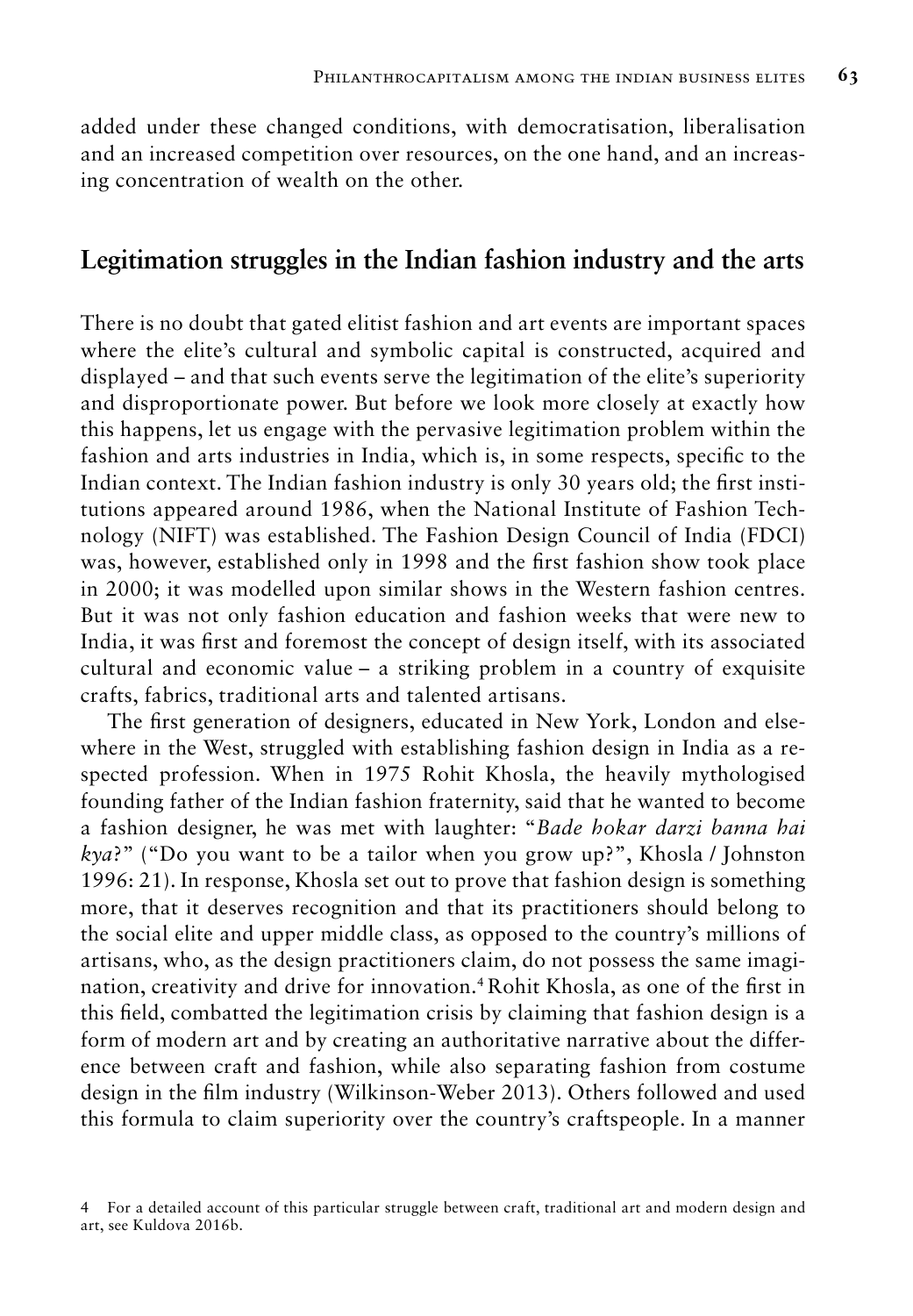similar to the elitist philanthropists, they created a distinction between a sophisticated *us* versus an unsophisticated *them*.

And yet, the Indian fashion industry depends fully on the labour of the country's artisans; heritage luxury and "royal chic" are in vogue and they are unthinkable without elaborate craft (Kuldova 2016c, 2013b). Moreover, the artisans, portrayed by marketing as "authentic Indians", infuse the design with an indispensable quality, namely "Indianness". This is also clearly visible in the ways in which the industry has revived the iconic *khadi* and turned it into a luxury fashion statement for the consumption of the rich (Kuldova 2016c, 2014b). The unique selling point of contemporary Indian fashion is Indian "heritage" – anything from hand-woven silk to exquisite embroideries, all wrapped up in images of the flamboyance of royal courts of the bygone eras, stitched for the contemporary business elite, which likes to cast itself as "neo-aristocracy" (Kuldova 2014a, 2016c, 2013b). This business neo-aristocracy also revels in public displays of benevolence, which position them as patrons of arts and Indian culture. The important point here is that crafts have, over the last century, been idealised by the middle classes, India's political leaders, the elites and recently the fashion designers themselves, as the "spirit that is India" (Singh 2009: 13) and as such have become central to the production of contemporary designers; they provide the leverage to Indian design in the international market. This obsession with crafts and neo-royal aesthetics also falls within the trend of "artistic nationalism" (Ciotti 2012).

Nonetheless, in order to legitimise the superior class and power position of the designers, it is necessary to, on the one hand, claim that the artisans are important, while on the other hand argue that without the intervention of designers, the artisans' crafts would never have this role in the first place, or even survive. Within this argumentative logic, it is the designer who benevolently grants certain limited importance to the artisan, an importance that remains intangible for the artisan but translates into financial capital for the designer who articulates it on his or her behalf. In reality, it is the designers who would not exist without the artisans and who are dependent on their labour.

Indian fashion designers employ three core strategies in order to deny this fundamental reality and to legitimise their position. The first strategy is (1) artification, i.e. turning non-art, such as fashion, into art and thereby adding value to one's product (Geczy / Karaminas 2012, Radford 1998, Müller 2000). While artification is a worldwide phenomenon, it presents itself in India with additional urgency, due to the need for designers to distinguish themselves from artisans. Globally, this process manifests itself for instance in the rise of fashion exhibitions curated at prominent art museums (Kuldova 2014b, Pecorari 2014, Melchior / Svensson 2014, Steele 2008) or through an increasing number of designer-artist collaborations and multi-platform events (Kuldova 2015).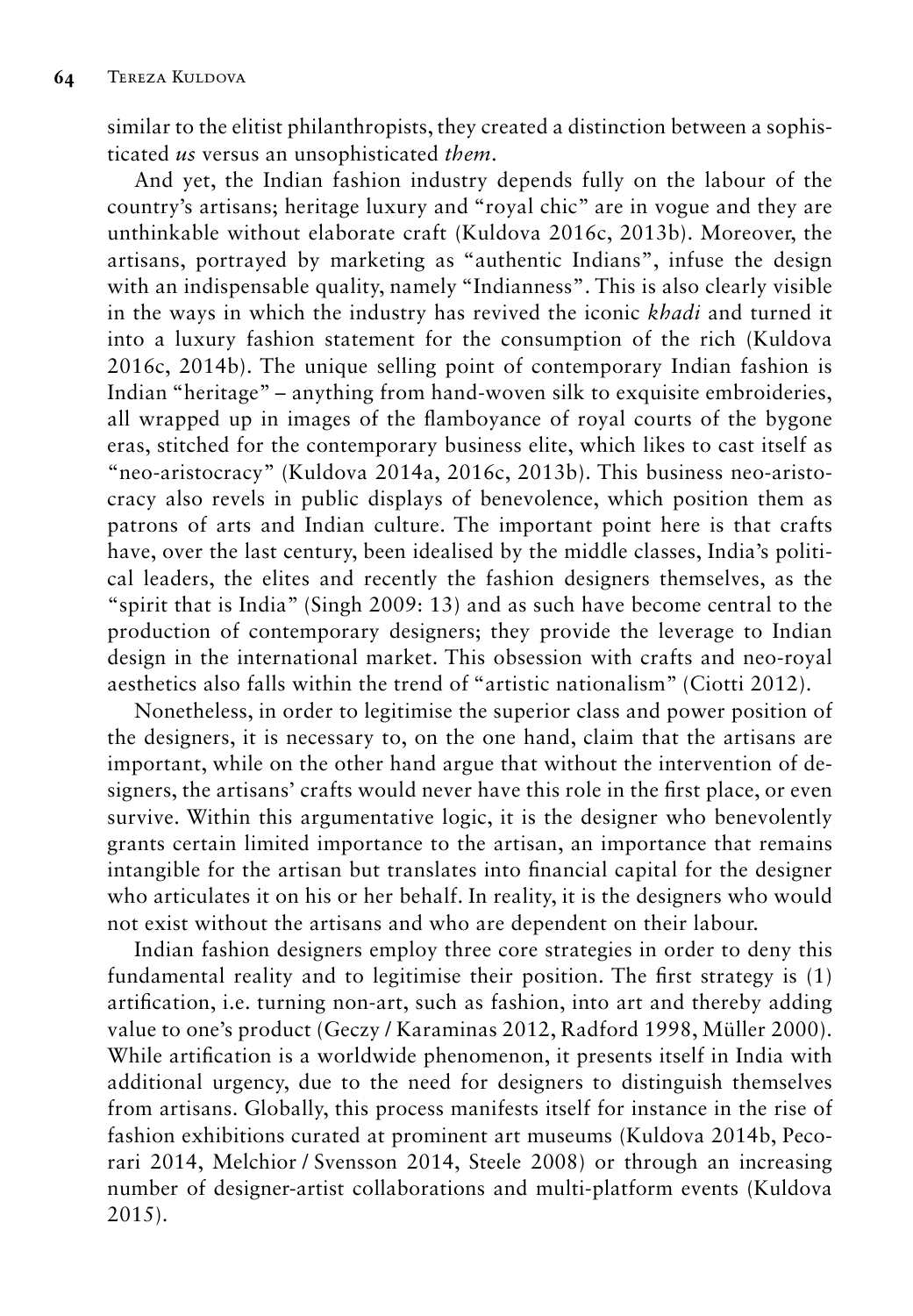The second strategy employed by the fashion designers is (2) claiming legal status as artists. Tarun Tahiliani, a leading contemporary Indian designer, fought a legal battle in the late 2000s for an exemption on his income tax from overseas earnings, claiming to be an artist under section 80RR of the Indian Income Tax Act; Tahiliani argued that designers are artists because unlike craftsmen, their work is about "individual" creativity as opposed to "traditional" and "collective" creativity. In November 2010, the Bombay High Court ruled that designers are artists and thus entitled to the exemption. This ruling not only legally separated designers from craftsmen, but also mirrored the designers' self-legitimation discourse: designers are afforded individuality, while craftspeople are deprived of it and are represented as a collective incapable of progress (Kuldova 2016b). Moreover, designer creations and labels enjoy intellectual property right protection, which is not afforded to the products of the anonymous artisans. The designer's privileged position over the craftsman is legally enshrined; the rights are available only to those already privileged, while at the same time legally reinforcing and reproducing their privilege.

The third strategy of legitimising the designer's position is (3) through charitable actions on behalf of the poor, especially, in this case, on behalf of the impoverished artisans who are patronised by the designers and their NGOs or CSR programmes. As I have argued in my previous work, such NGOs established by designers often in practice reproduce the radical separation between craft and design, reinforcing hierarchies rather than destabilising them, while claiming to act on behalf and for the good of the artisans (Kuldova 2016c, Kuldova 2016a). In reality, there has not been a single artisan turned designer; the two worlds are kept separate. The craftspeople are cast as in constant need of rescue, while not allowed to themselves define what is "good for them". Paradoxically, the necessity of their upliftment becomes one of the arguments of the designers for the high pricing and value of their goods – after all, they are in the business of "ethical fashion". The "ethical" designers, much like the business philanthrocapitalists, present themselves as benevolent patrons imitating the *noblesse oblige* of the maharajas, princes and Mughal rulers of the past – a principle that "legitimized and sanctified the discrepancy between the benefactor and the beneficiary" (Dinello 1998: 113).

At the core of all these strategies is an attempt at the legitimation of inequality itself; for obvious reasons this is most visible in the struggles of the wealthy elite to legitimise their power vis-à-vis the powerless – be they the "unsophisticated donors" or the "skilled but not knowledgeable" (Venkatesan 2009, Kuldova 2016c) artisans. However, none of these legitimation strategies, no matter how well thought through or executed, would ever work if there were no "contingent reaction of others who provide consensual validation" (Berger et al. 1998: 379) within a particular cultural space; in other words, "legitimation is a collective process", in which "social reality needs to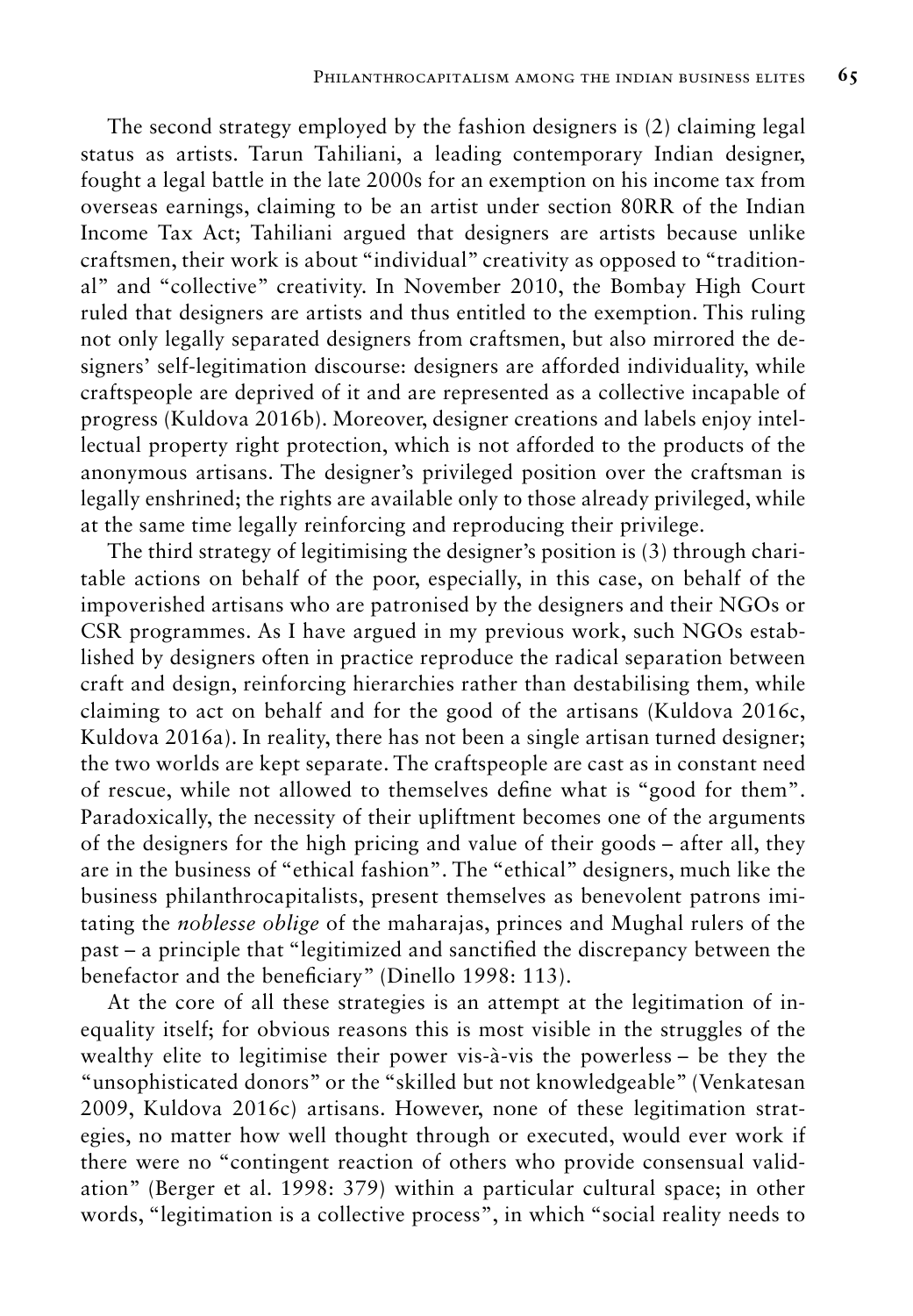be redefined to create legitimacy" (Berger et al. 1998: 380). If social actors desire to acquire legitimacy, in particular of their informal power within society, such as the power to persuade and influence beyond their formal roles appropriate to their position, they need to come together and collectively construct their legitimacy. Such struggles for legitimacy are constitutive to the gated elite spaces in contemporary India, and arguably elsewhere. Here, the business elite fearing delegitimation joins forces with fashion design and art, which are struggling equally for their own legitimacy in a country overflowing with creative practitioners. They meet in the name of a social cause and public good (the support of high culture and art is, after all, a noble goal).

## **The International Institute of Fine Arts and the Arts for India Foundation**

In 2000, Satish Modi, with his wife Abha, established the International Institute of Fine Arts  $(IIFA)^5$ , a private educational institution, in Modinagar, a town around 45 km from New Delhi, a city built by his father, Rai Bahadur Gujarmal Modi (1902–1976), the famous industrialist and philanthropist who established the Modi Group of Industries. The Modi family is one of the country's oldest and most famous business families. The family fortune began with a sugar mill established in 1933 in Modinagar; by the late 1970s Modinagar became a prominent industrial hub. However, in the late 1980s family infighting began and the business was neglected as the brothers and cousins fought over their industries and property. In 1989, the Modi empire was divided among Gujarmal Modi's five sons, now all extremely prominent and wealthy businessmen<sup>6</sup> and the three sons of his step-brother Kedar Nath Modi (for a detailed account of the epic family battle see Majumdar 2014). Following this battle and decline, Modinagar was hit the hardest, as factories were misman-

<sup>5</sup> Prior to establishing the IIFA, Satish Modi launched in 1993 India's first private airline, at the time known as Modiluft, and now known as Spice Jet. According to the IIFA website, "in collaboration with Lenzing, Austria, S. K. Modi is currently setting up the world's largest Viscose Staple Fibre Plant of 240,000 tons per annum capacity at Patalganga near Mumbai", while also further diversifying into Real Estate through his company Regent Realty Limited, in London, UK, "to develop an area of 3,000 acres into a new township in the National Capital Region (NCR-Delhi) near Modinagar, in collaboration with Pacific Consultants International (PCI), Japan and Surbana of Singapore. As Chairman of this project, his vision is to establish this new township as a world class Dream City. Satish Modi founded a Football Club in the U.K. in 2013, known as Modi Town Football Club Limited, with its registered office in Harrow, London" (IIAF 2015).

<sup>6</sup> For instance, Krishan Kumar Modi owns one of the prominent cigarette manufacturing companies in India, Godfrey Phillips India Ltd.; Bhupendra Kumar Modi is one of the richest people based in Singapore and is the chairman of the Indian conglomerate Spice Global, primarily working in telecoms, and is chairman of Asia Crime Prevention Foundation's India chapter, while also planning a high-tech hospital in New Delhi. Umesh Kumar Modi is the president and CEO of Umesh Modi Group with a billion-dollar turnover, trading in pharma, cosmetics, iron, steel, sugar, alcohol and other goods; he was awarded the title "Man of the Year" in 1984 from the Ministry of Industries.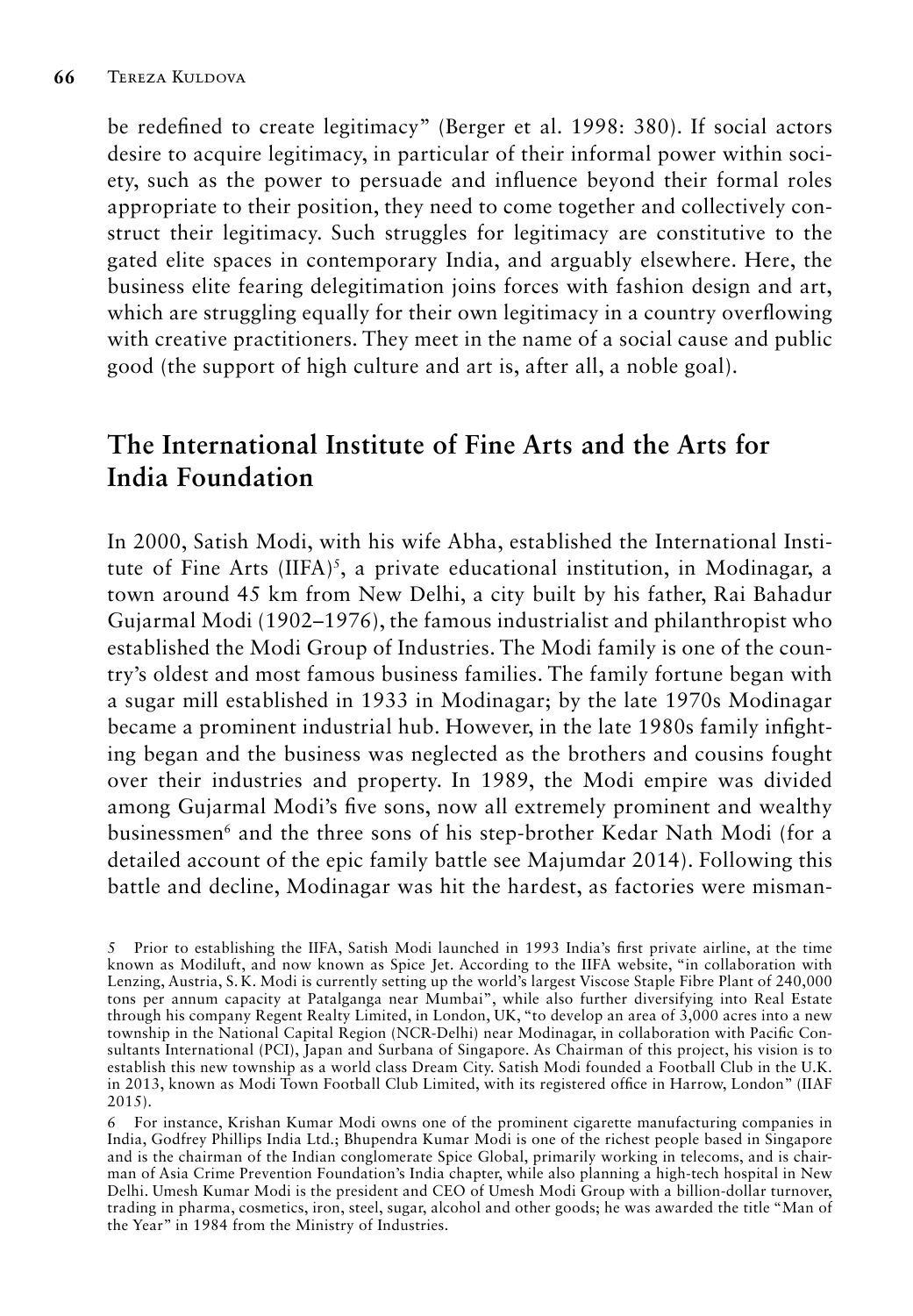aged and some eventually closed down. While sugar mills, weaving mills and distilleries have almost disappeared from Modinagar's landscape, the town is emerging anew, this time as an educational hub with 24 colleges and numerous schools, most established by and named after different members of the Modi family, e. g. Multani Mal Modi College, Dr. K. N. Modi Institute of Engineering and Technology, Dayawati Modi Girls Degree College, Rukmani Modi Girls Inter College and so on. The city's shift from industry and manufacturing to cultural industries, the immaterial economy and education, can be also read as a symptom of the global shift in the economy at large.

With the establishment of the IIFA, Satish Modi followed a family legacy of philanthropic engagement in education, which has become central to his quest for cultural and symbolic capital. And yet, even though conceived and built in the name of the "public good", the institute is fully privatised. The private educational sector has boomed in the last decade and many businesspeople and industrialists have opened colleges and private schools alongside their regular businesses. They both cater to the desire of the aspiring lower middle classes and middle classes for private education (Altbach 2007) and satisfy their own desire for being perceived as owners of large amounts of symbolic and cultural capital (Bourdieu 1984). What is interesting about the IIFA is its disproportionate visibility in the attempt to legitimise the socio-economic power of the Modi family – in particular, following the establishment of the Arts for India Foundation in 2010 and the establishment of the Arts for India Week in London in 2014, featuring India's best fashion designers, artists and filmmakers, amidst charity and award galas. According to the official website, Arts for India was presented at the Kensington Palace, London, in October 2010, in Zurich at the Rietberg Museum in September 2011 and in the USA at an event held at the Guggenheim Museum, New York, on 26 April 2012. Arts for India's mission is "to lift disadvantaged young Indian people out of poverty through the provision of education in Art and Creative Design to a global standard" (IIAF 2015). The Arts for India Foundation now also presents the Dayawati Modi Award for Art, Culture and Education (est. 1994), named after the late wife of Gujarmal Modi. The award functions as a way of acquiring symbolic capital and powerful connections: among the winners of the award have been Mother Theresa, the Dalai Lama, Ravi Shankar and Simon Beaufoy.7 Satish Modi himself was in 2010 nominated for a Prince of Wales Medal for Arts Philanthropy. Distributing awards and honours, and receiving them in turn from powerful players within the same elite circles, is clearly one of the crucial strategies of acquiring legitimacy and symbolic capital.

<sup>7</sup> For a full list of award winners see http://www.iifaindia.org/award\_dayawati.html (accessed 6 July 2017).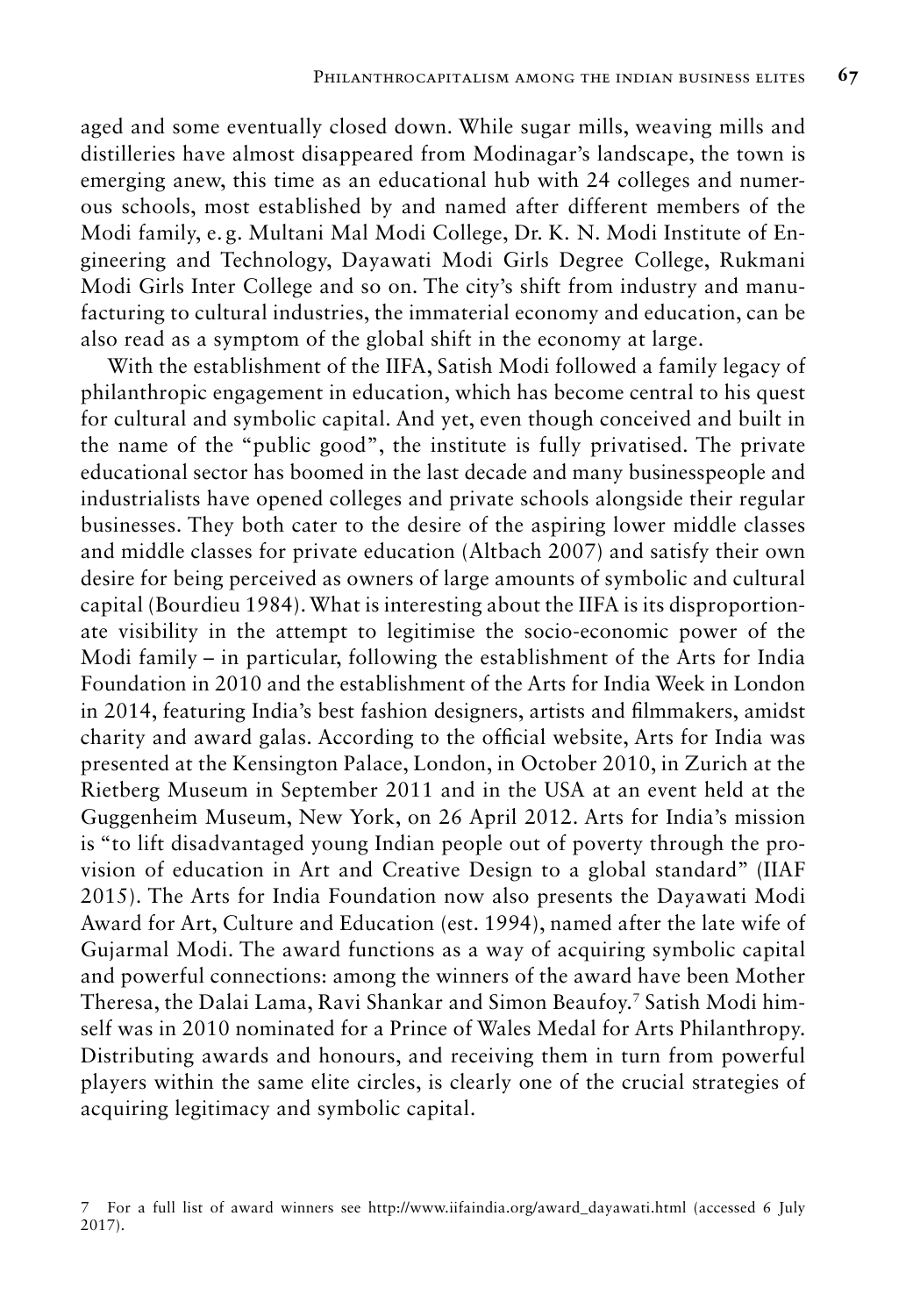The IIFA currently provides private education, with fees around 60,000 INR per year, $\delta$  in fashion design, textile design, painting, applied arts, photography, computer graphics and 3D animation, and is planning to launch a Film and Television Institute as well. While the fees are not excessive in comparison to other fashion institutes, the crucial point to note about this institution is that, while possibly the most economically marginal among Modi's businesses, it is symbolically the most central, as it produces cultural and symbolic capital on behalf of the whole business family, while also providing legitimacy to the informal socio-economic power of the family. As such, this economically peripheral venture becomes symbolically indispensable.

The advisory board of the IIFA includes, among others, celebrity fashion designers such as Rohit Bal, Manish Malhotra and Rina Dhaka and distinguished Indian artists such as Arpana Caur and Satish Gujral. The education at such institutes in practice translates into buying one's entry ticket for access to elite circles and a chance to participate in prestigious events – something that the public art colleges are often unable to provide, as they do not necessarily facilitate contact with the wealthy and with industry. At the same time, designers and artists themselves need to participate in the boards and committees of educational institutions in order to claim their value by association with institutions widely held in great esteem; this provides the designers with an opportunity to also present themselves as educators, and more importantly as experts. Conversely, the designers' business sponsors feed off their association with high culture, thus improving their own image. A tightly knit network of elitist spaces and events emerges, distinguished by multiple dependencies among different actors joined together in the process of resolving and addressing their respective legitimation crises.

In the American philanthropic context, Ostrower argued that while cultural capital is important, it does not consist, as Bourdieu would have argued, of the actual tastes and shared aesthetic knowledge of the elites, but rather of "the social organization of elite participation in the arts. Thus, the link that cultural capital theory draws between the arts and cultural cohesion is correct, but occurs through an alternative mechanism" (Ostrower 1998: 43). It is precisely the participation on boards of institutions, in diverse foundations, award committees, gated luxury events, art auctions and art fairs and so on that both sustains eliteness and provides the elite with cultural legitimacy. As Ostrower noted, and I believe this applies also to the Indian case, the "elite's esteem for arts is reflected in the fact that they enjoy contact with artists. Providing such contact is one of the 'perks' used to solicit donations" (Ostrower 1998: 46). The fact that this reworked correlation pertaining to cultural capi-

8 The fees at the National Institute of Fashion Technology, the most prestigious fashion institute in India, are around 20,000 INR more, depending on semester. However, the institution has reserved seats for the scheduled castes, and also offers scholarships and financial assistance.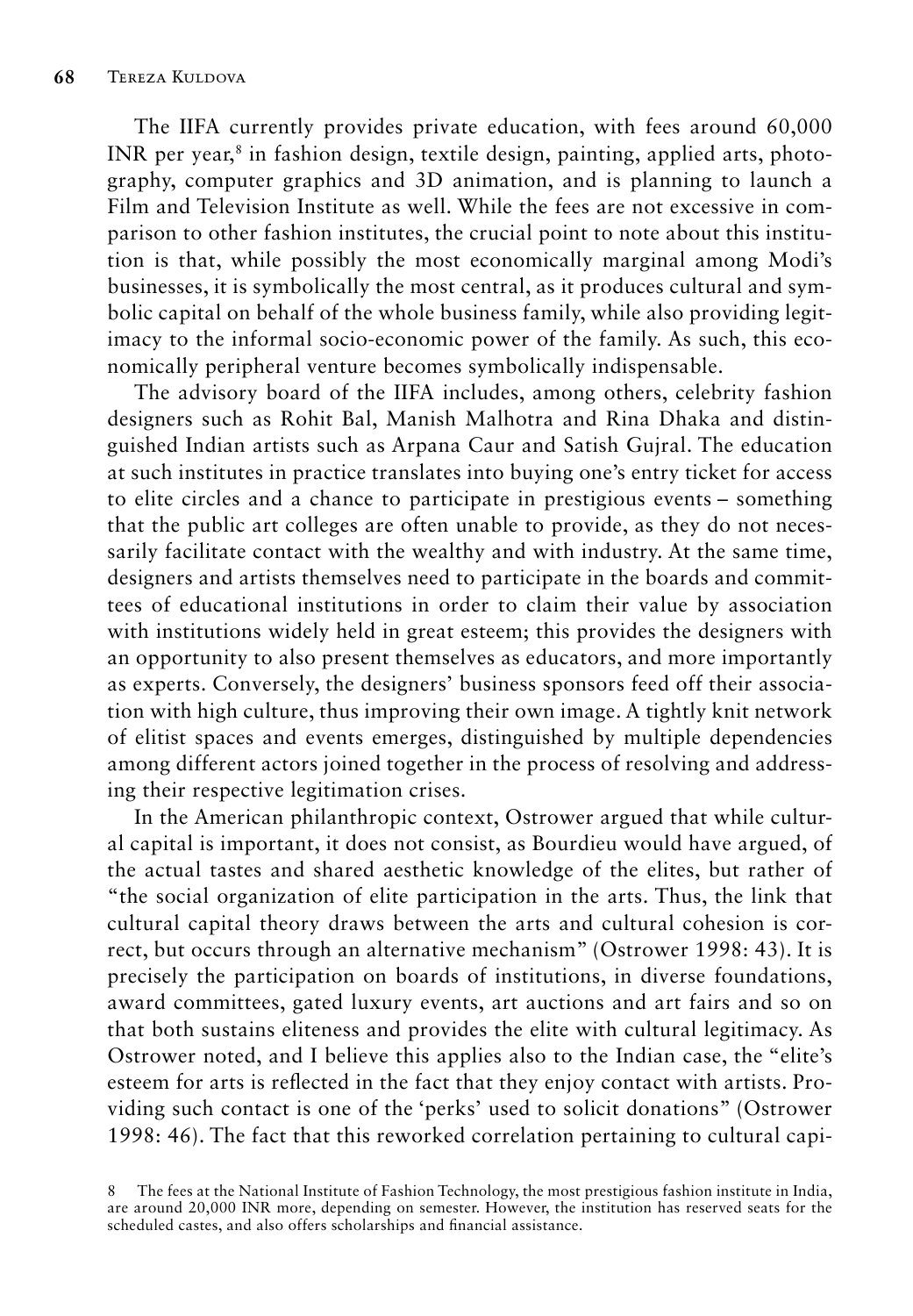tal is more accurate here is also confirmed by the fact that Indian elite fashion designers struggle every day to "educate" their elite clients in "good taste" (Kuldova 2016c); to the Indian designers the elites appear misbehaved, too flashy, uneducated about crafts and heritage – as part of the designers' own struggle for legitimacy they claim that their place is in teaching the wealthy how to dress in a classy and tasteful way, instead of mixing and matching clashing status symbols as they please. Both education and charity are crucial for the legitimatory discourses; this brings us to the Arts for India Foundation, an example of how legitimacy and symbolic capital are constructed through capital investments.

The Arts for India Foundation facilitates contact between the rich and famous, in the UK and elsewhere, and the leading celebrity Indian artists, while also giving the wealthy an opportunity to fund the education of an upcoming artist of impoverished background, whom they then can follow as patrons through his or her education and in the end receive some of his or her artworks. This then enables the elite patrons, through such fundraisers, to "derive prestige from the identification with non-profits" (Ostrower 1998: 49). But no matter how economically peripheral this venture is to other businesses owned by Modi family, they never forget to put business and profit first, irrespective of how marginal. Hence, the only twist in this philanthropic story is that the education funded is precisely the one provided by IIFA, owned and run by the same Satish Modi. Instead of giving donations away to external NGOs or charities, Modi funnels the funds raised through his foundation, which operates solely as a fundraiser and organises spectacular events at the Sotheby's or the Indian Art Week in London, directly into his own IIFA institute. It has been customary that a private educational institution in India reserves a certain number of seats for qualified students of poor background, with either free or minimal tuition. However, in this case the foundation is set up to raise funds for scholarships from private donors at the very institution the philanthropist owns. A member of a family of billionaires controlling vast industries, including tobacco, iron and sugar, receives tuition fees to grant students an education at his very own private institution and that too, through his own philanthropic foundation. This is fundraising for profit dressed up as philanthropy. The point to make here is that what matters is the display of morality that needs to be staged. The intent is to spend money in order to raise money instead of donating that same money directly; only in such a way does spending becomes visible. This "spectacular spending" (Kapoor 2016) then further contributes to the staging of the business family's symbolic capital, while at the same time displaying them as owners of cultural capital by promoting the art institution they own.

Precisely here it becomes apparent that what is at stake is the acquisition of legitimacy – for legitimation to take place, public acknowledgement is neces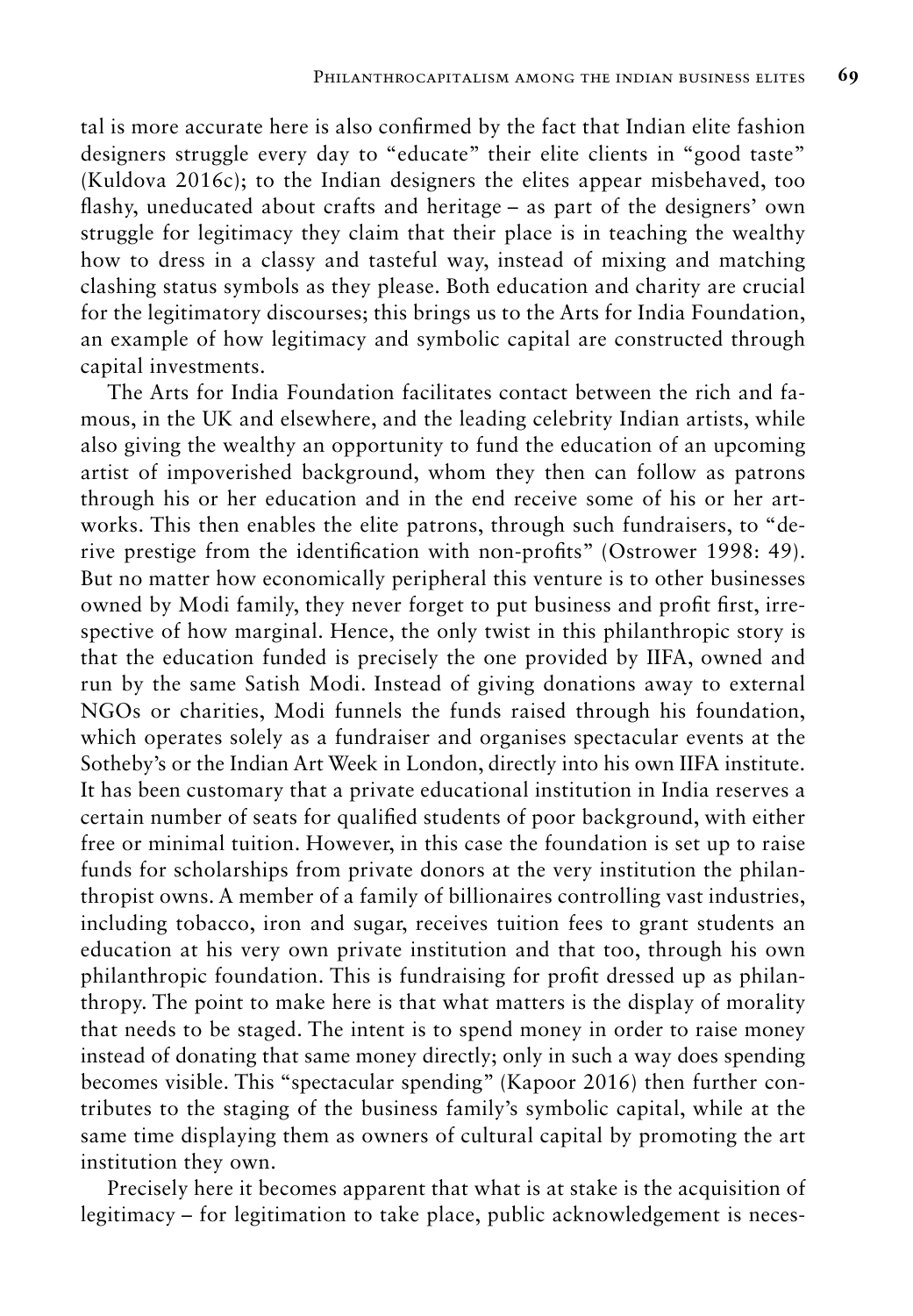sary and for public acknowledgement to occur, the media need to be mobilised, a show needs to be staged, money needs to be spent, awards distributed, champagne consumed, and star designers like Sabyasachi Mukherjee showcased. If money were to go directly to the students – who would ever notice? Moreover, the legitimacy and prestige of all the other elite members, be they from the UK or India, is dependent on displaying their benevolence publically and supporting and promoting initiatives such as Arts for India. This is exactly the result of the aforementioned shift towards philanthrocapitalism, in which philanthropy itself is to be run like any other business and, moreover, with the intent to increase turnover and capture new markets and consumers. This strategy also enables the philanthrocapitalist to control all flows of his or her wealth, which also translates into funnelling it only into non-threatening causes beneficial to his or her own image (such as fashion and art galas and education), while enjoying tax breaks and looking good before the public.

Satish Modi has even bigger plans for the future, namely a new arts university, the largest private Fine Arts University, a part of the "Universe of Arts", a megalomaniac construction project envisioned on his land in the suburbs of Modinagar. This project should transform Modinagar into the nation's cultural capital by developing not only the university, but also a performing arts centre and an art museum modelled upon the Tate Modern and the Guggenheim, as well as serving as a rival to the Qatari Museum of Islamic Art. When Satish Modi was based in London, he partnered with the London College of Arts and the Prince's Drawing School, which sent their teachers to visit India in order to increase the quality of the education, something that in turn becomes part of their own institutional charitable endeavours. The project is also partially funded by the Prince's Foundation for Building Community (Prince of Wales); more fundraising for the building of the "Universe of Arts" is scheduled for the upcoming years.9 This is where the Prince of Wales Medal for Arts Philanthropy, a formal honour – symbolic capital – has become transformed into economic capital. This logic is not new to any Indian businessperson; the fact that cultural and symbolic capital could translate into economic capital is also captured in the Hindi word *abru* with its double meaning of "social reputation" and "economic credit" (Haynes 1987: 343). And yet, the institutionalisation, execution and marketing of this logic have reached new heights in the global struggle for legitimacy and power.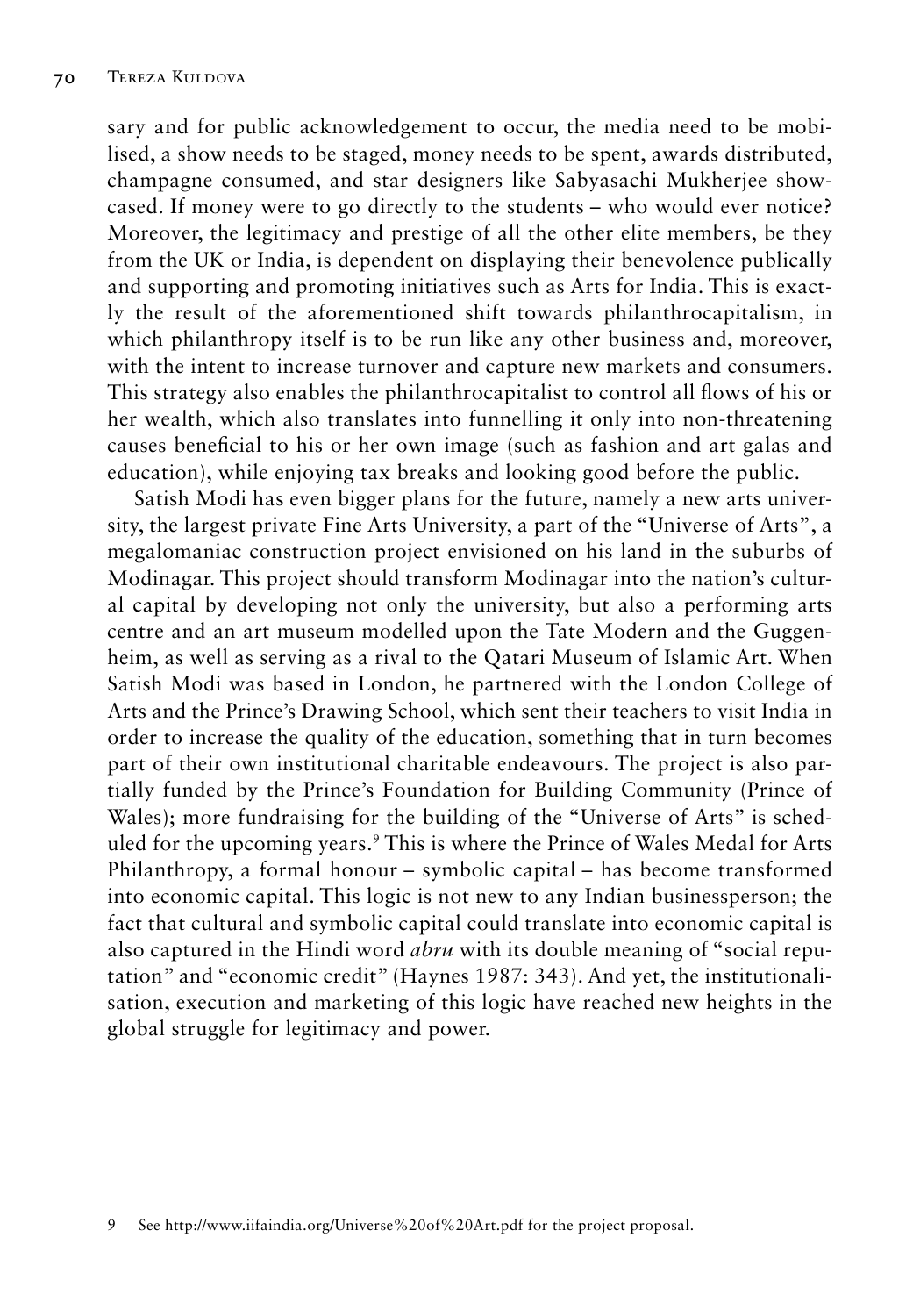#### **Conclusion**

The Arts for India Foundation is wrapped up in the rhetoric of uplifting the marginalised through artistic education; this brings us to the core problem of acquiring social legitimacy for a position of power – namely, the relationship to the poor and the desire for reproduction of the existing social hierarchy. Satish Modi's statement, circulated across web platforms, hints at exactly that: "I feel that real philanthropy is to enable the disadvantaged to earn a decent living". Note that the disadvantaged are not encouraged to dream any bigger than achieving a "decent living". In an interview, Modi stated that "the secret of success lies in the cause. Because what we are doing is, we are taking out underprivileged children, students, from the circle of poverty, giving them free education, and not only that, we are putting a career in front of them, so that really brings them out of the poverty. And you know, poverty leads to all kinds of problems, including human trafficking, because parents can't give dowry, girls are poor, so what are they going to do, the options are very little. So this programme does a lot for them." But then, Satish Modi remarked that the "rich have the money, but the poor have the blessing".<sup>10</sup>

While this remark can on the one hand be read as the expression of the specifically Indian cultural attitude towards the poor, where service to the poor is represented as service to God, it at the same time points us to the mutual dependency of the rich and the poor. The rich are dependent on the poor, not only for their wealth, which they have acquired largely by the exploitation of the poor, but also for an appearance of morality and legitimacy, that can be granted to them only by the poor who let themselves be patronised, or are patronised against their will, and thus in the end "bless" the rich. The poor, often imagined as superior in their virtuousness and morality precisely because of their poverty, thus have something that the rich desperately need (Kuldova 2016c, 2017a; Tooley / Dixon 2005; Reich 2005). This may be one of the reasons why they need to be kept exactly where they are precisely by the force of social consensus on the legitimacy of the rich – one significant social force, among others, that prevents the poor from organising themselves and rebelling.

As Silver has argued and as we have seen, the funders' "prevailing interest is to uphold the class system from which they derive the money they give away"; hence they "seek to promote only those social changes that they regard as institutionally safe" (Silver 1998). Moreover, in the legitimation struggles of both the business philanthropists and the fashion designers, the boundarymaking process between themselves and the "low Others" always inherently dominates the legitimation discourses, even if it is not always directly stated,

<sup>10</sup> https://www.youtube.com/watch?v=LYPdnfsIFrM (accessed 5 December 2015).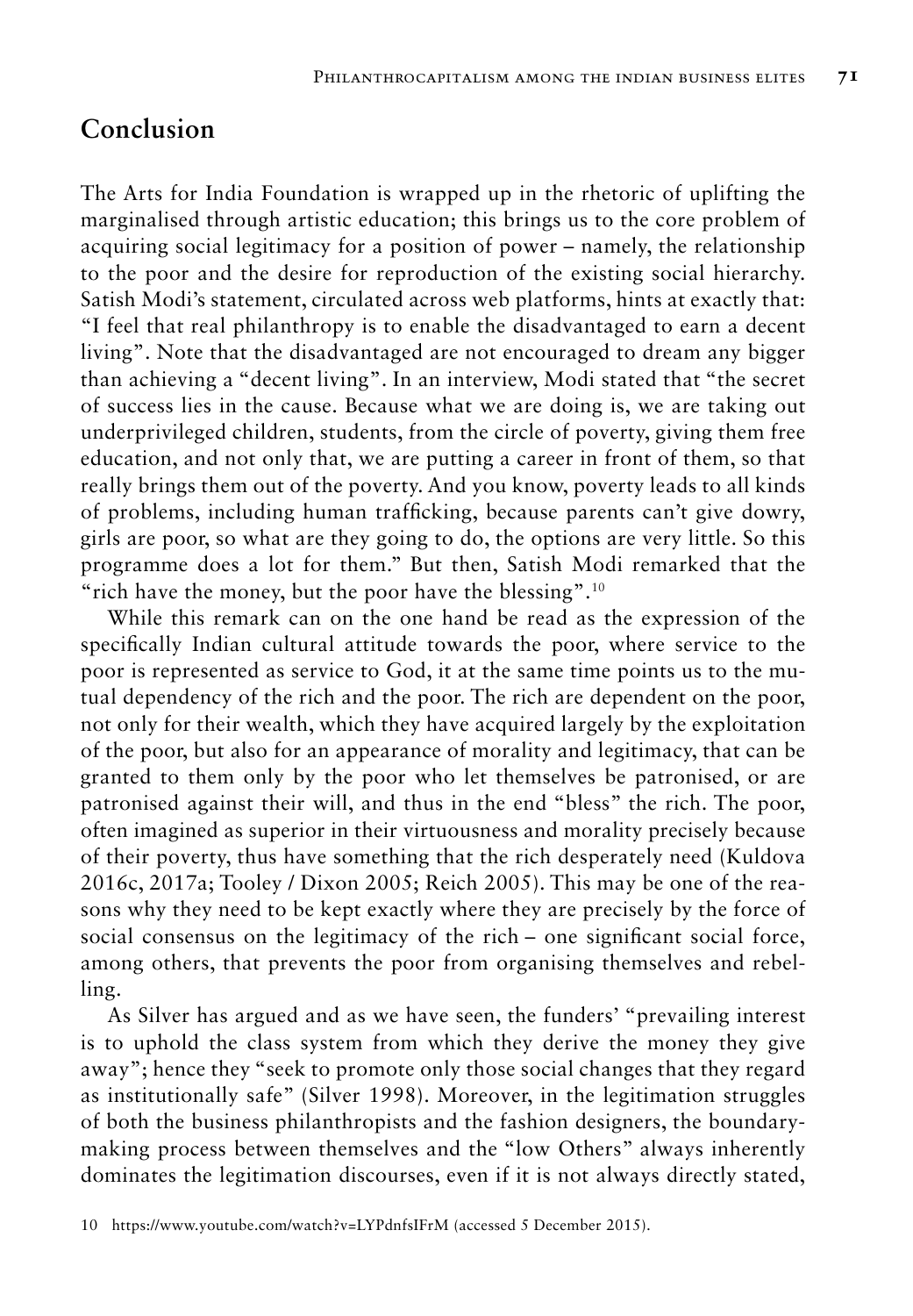is not necessarily a matter of intention or is not even necessarily conscious to the elite members or designers. This is an important point, as we are not necessarily dealing here with intentional reproduction of hierarchies and exploitative social structures; there is no doubt that on the individual level philanthropy can and does improve individual lives, but this does not mean that it does not have structural effects that are potentially destructive and do not benefit the public at large. The elite spaces, where morality is displayed and photographed by eager page 3 journalists, and where benevolence and care for the nation's progress and culture are staged for the public gaze, emerge out of the fears of delegitimation in the case of the business elites and out of struggles for legitimacy on the part of the fashion and art practitioners. Yet, at the core of both of these legitimation struggles is the ultimate fear of the lower class Other, who, on the one hand, needs to be acknowledged and can also increase the elite's moral portfolio, but who, on the other hand, also needs to be kept precisely in place. In the end, most elitist philanthropy operates like the Arts for India Foundation, granting the selected few access to the space of the elite, while the whole institution comfortably reproduces eliteness, social hierarchy and exclusivity. As Ilan Kapoor convincingly argued, today's philanthropists operate "in the service of capitalism, tranquilizing its worst manifestations [...] their charity work is integral to the logic of capitalism; it helps regulate the system, calming it down when it runs amok. The irony, of course, is that it is the philanthropists' own business activities that help hyperactivate the system in the first place" (Kapoor 2016: 126).

### **References**

- Altbach, Philip G. (2007): The Private Higher Education Revolution: An Introduction. In: Shubha Tiwari (ed.): *Education in India.* Volume 4. New Delhi: Atlantic Publishers and Distributors, pp. 217–227.
- Appadurai, Arjun / Breckenridge, C. A. (1976): The South Indian Temple: Authority, Honour and Redistribution. *Contributions to Indian Sociology* 10(2), pp. 187–211.
- Berger, Joseph / Ridgeway, Cecilia L. / Fisek, M. Hamit / Norman, Robert Z. (1998): The Legitimation and Delegitimation of Power and Prestige Orders. *American Sociological Review* 63(3), pp. 379–405.
- Bishop, Mathew / Green, Michael (2008): *Philanthrocapitalism: How the Rich Can Save the World and Why We Should Let Them.* London: A & C Black.
- Bourdieu, Pierre (1984): *Distinction: A Social Critique of the Judgement of Taste.* London: Routledge & Kegan Paul.
- Cantegreil, Mathieu / Chanana, Dweep / Kattumuri, Ruth (2013): *Revealing Indian Philanthropy*. London: Alliance Publishing Trust.
- Ciotti, Manuela (2012): Post-Colonial Renaissance: "Indianness", Contemporary Art and the Market in the Age of Neoliberal Capital. *Third World Quarterly* 33(4), pp. 637–655.
- Company, Bain (2015): *India Philanthropy Report 2015: Accelerating the Next Philanthropic Wave*. New Delhi: Dasra.
- Derrida, Jacques (1993): The Politics of Friendship. *American Imago* 50(3), pp. 353–391.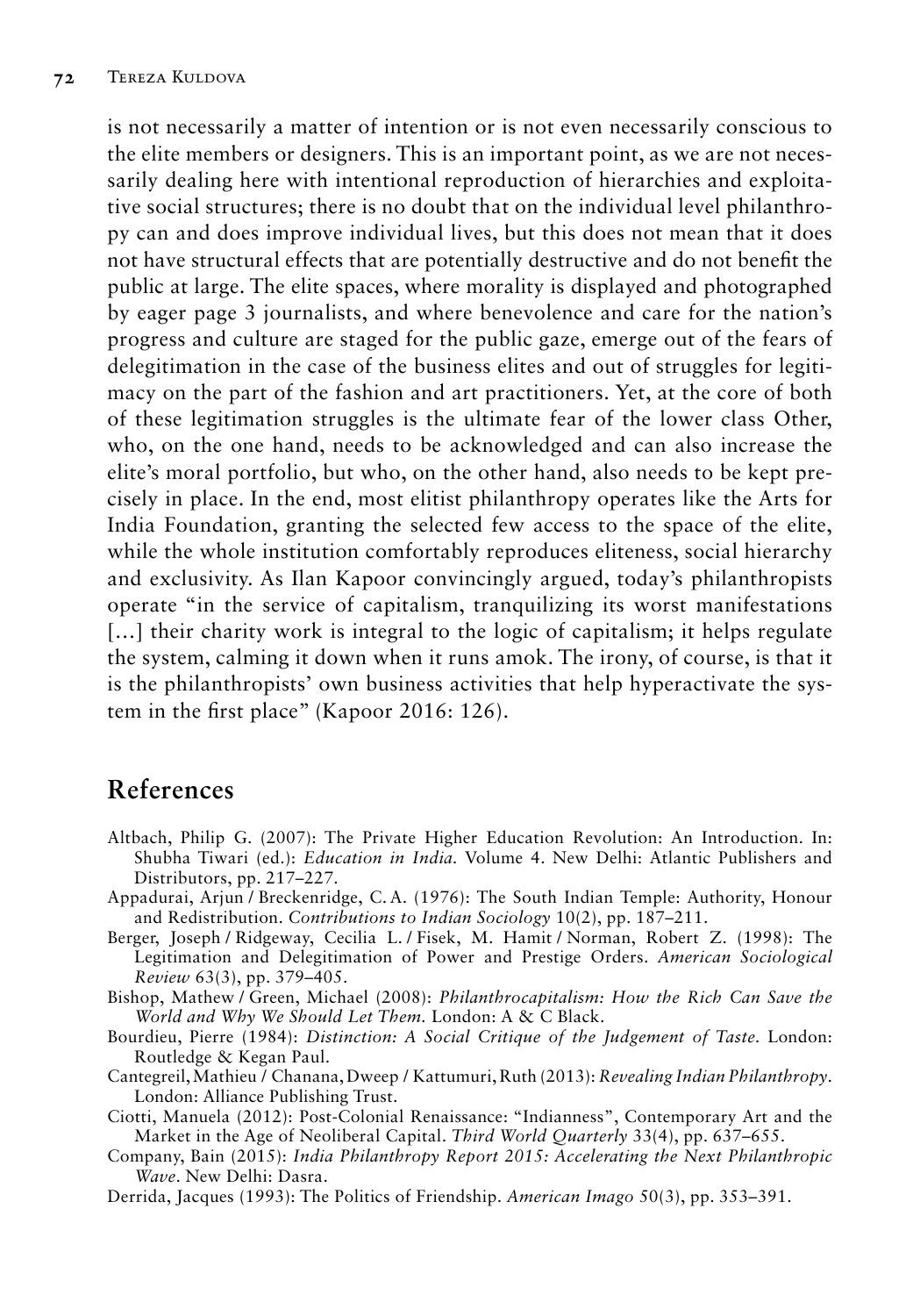- Dinello, Natalia (1998): Elites and Philanthropy in Russia. *International Journal of Politics, Culture and Society* 12(1), pp. 109–133.
- Edwards, Michael (2008): *Just Another Emperor?* New York: Demos The Young Foundation.
- Escobar, Arturo (2011): *Encountering Development: The Making and Unmaking of the Third World.* Princeton, NJ: Princeton University Press.
- Geczy, Adam / Karaminas, Vicky (2012): *Fashion and Art.* London: Bloomsbury Academic.
- Harvey, Charles / Maclean, Mairi / Gordon, Jillian / Shaw, Eleanor (2011): Andrew Carnegie and the Foundations of Contemporary Entrepreneurial Philanthropy. *Business History* 53(3), pp. 424–448.
- Hay, Iain / Muller, Samantha (2014): Questioning Generosity in the Golden Age of Philanthropy: Towards Critical Geographies of Super-Philanthropy. *Progress in Human Geography* 38(5), pp. 635–653.
- Haynes, Douglas E. (1987): From Tribute to Philanthropy: The Politics of Gift Giving in a Western Indian City. *The Journal of Asian Studies* 46(2), pp. 339–360.
- India Philanthropy Report (2017): India Philanthropy Report 2017. Bain & Company, http:// www.bain.com/publications/articles/india-philanthropy-report-2017.aspx (accessed 6 July 2017).
- IIAF (2015): "I Feel that Real Philanthropy Is to Enable the Disadvantaged to Earn a Decent Living". IIAF India, http://www.iifaindia.org/mr\_sk\_modi.html (accessed 9 December 2015).
- Kalra, Jitendra (2013): Building Professional Philanthropic Institutions. In: Mathieu Cantegreil / Dweep Chanana / Ruth Kattumuri (eds): *Revealing Indian Philanthropy*. London: Alliance Publishing Trust, pp. 57–62.
- Kapoor, Ilan (2013): *Celebrity Humanitarianism. The Ideology of Global Charity.* New York: Routledge.
- Kapoor, Ilan (2016): Billionaire Philanthropy: "Decaf Capitalism". In: Ian Hay / Jonathan V. Beaverstock (eds): *Handbook on Wealth and the Super-Rich*. London: Edward Elgar Publishers, pp. 113–131.
- Kasturi, Malavika (2010): "All Gifting Is Sacred": The Sanatana Dharma Sabha Movement, the Reform of *Dana* and Civil Society in Late Colonial India. *The Indian Economic and Social History Review* 47(1), pp. 107–139.
- Khosla, Rohini / Johnston, Amanda (1996): *Vanguard: Rohit Khosla.* New Delhi: India Book House.
- Kochanek, Stanley A. (1987): Briefcase Politics in India: The Congress Party and the Business Elite. *Asian Survey* 27(12), pp. 1278–1301.
- Kothari, Rajni (1986): NGOs, the State and World Capitalism. *Economic and Political Weekly,* 21(50), pp. 2177–2182.
- Krishnamurthy, B. V. (2008): The Price of Greed. *Harvard Business Review,* September 18, https://hbr.org/2008/09/the-price-of-greed (accessed 20 October 2016).
- Kuldova, Tereza (2013a): Laughing at Luxury: Mocking Fashion Designers. In: Tereza Kuldova (ed.): *Fashion India: Spectacular Capitalism*. Oslo: Akademika Publishing, pp. 167–192.
- Kuldova, Tereza (2013b): "The Maharaja Style": Royal Chic, Heritage Luxury and the Nomadic Elites. In: Tereza Kuldova (ed.): *Fashion India: Spectacular Capitalism*. Oslo: Akademika Publishing, pp. 51–70.
- Kuldova, Tereza (2014a): Designing an Illusion of India's Future Superpowerdom: Of the Rise of Neo-Aristocracy, Hindutva and Philanthrocapitalism. *The Unfamiliar: An Anthropological Journal* 4(1), pp. 15–22.
- Kuldova, Tereza (2014b): Fashion Exhibition as a Critique of Museum Fashion Exhibitions: The Case of "Fashion India: Spectacular Capitalism". *Critical Studies in Fashion and Beauty* 5(2), pp. 313–336.
- Kuldova, Tereza (2015): The Indian Cocktail of Value/s and Desire: On Artification of Whisky and Fashion. In: Øivind Fuglerud / Leon Wainwright (eds): *Objects and Imagination*. Oxford: Berghahn Books, pp. 230–247.
- Kuldova, Tereza (2016a): Fatalist Luxuries: Of Inequality, Wasting and Anti-Work Ethic in India. *Cultural Politics* 12(1) pp. 110–129.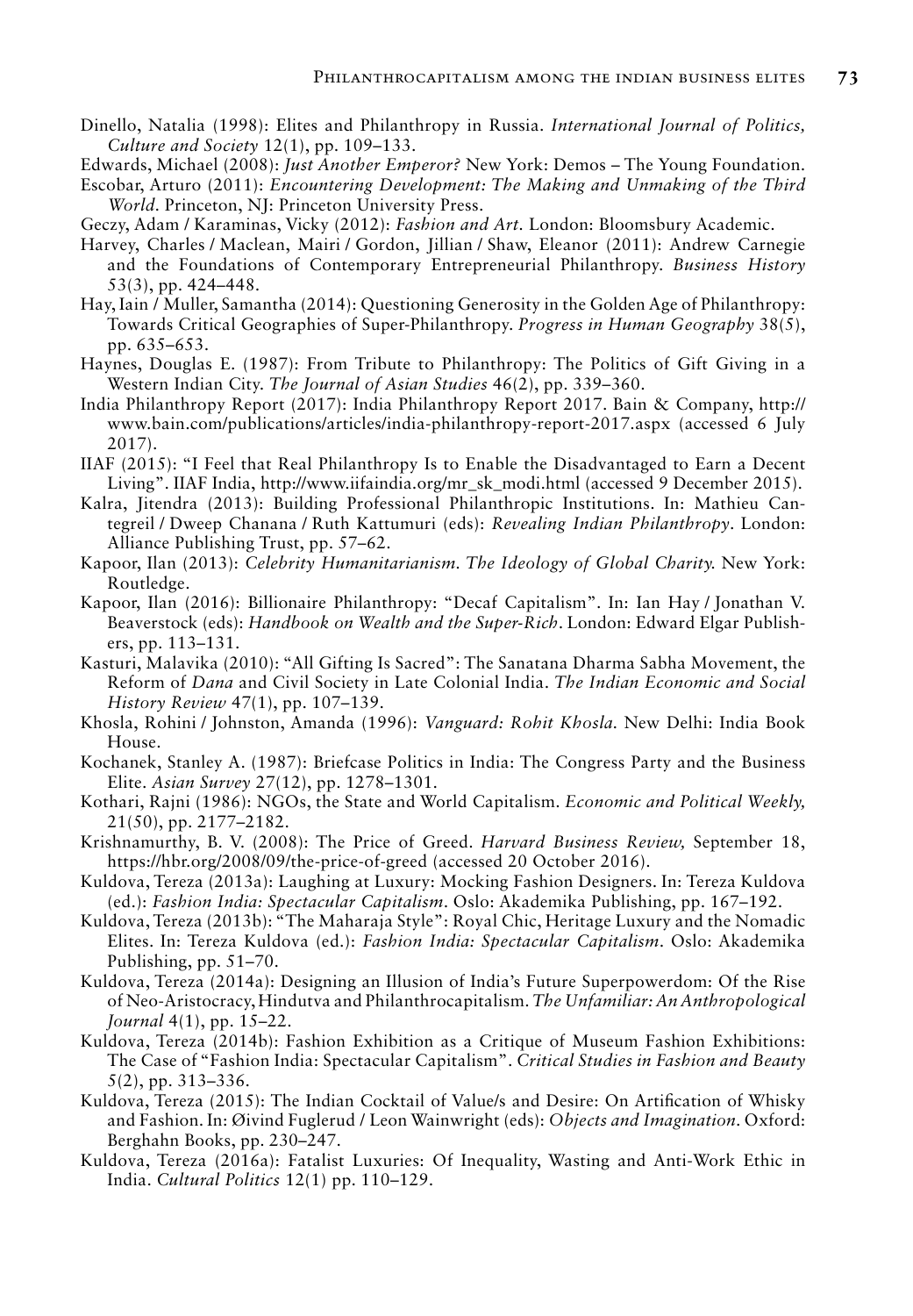- Kuldova, Tereza (2016b): Heads against Hands and Hierarchies of Creativity: Indian Luxury Embroidery between Craft, Fashion Design and Art. In: M. Svašek / B. Meyer (eds): *Creativity in Transition: Politics and Aesthetics of Circulating Images*. Oxford Berghahn Books.
- Kuldova, Tereza (2016c): *Luxury Indian Fashion: A Social Critique.* London: Bloomsbury.
- Kuldova, Tereza (2017a): Dependence and Disavowal in the Indian Fashion Industry: An Etnography of the Perverse Relation between Garment Trade Fairs and Fashion Weeks. In: Anette Nyquist / Hege Leivestad (eds): *Ethnographies of Conferences and Trade Fairs: Shaping Industries, Creating Professionals*. New York: Palgrave MacMillan, pp. 147–170.
- Kuldova, Tereza (2017b): Guarded Luxotopias and Expulsions in New Delhi: Aesthetics and Ideology of Outer and Inner Spaces of an Urban Utopia. In: Tereza Kuldova / Mathew A. Varghese (eds): *Urban Utopias: Excess and Expulsion in Neoliberal South Asia*. New York: Palgrave Macmillan, pp. 37–52.
- Majumdar, Shyamal (2014): *Business Battles: Family Feuds that Changed the Indian Industry.*  New Delhi: Bloomsbury Publishing India Private Limited.
- Mauss, Marcel (1990): *The Gift: The Form and Reason for Exchange in Archaic Societies.*  London: Routledge.
- McGoey, Linsey (2012): Philanthrocapitalism and Its Critics. *Poetics* 40, pp. 185–199.
- McGoey, Linsey (2014): The Philanthropic State: Market-State Hybrids in the Philanthrocapitalist Turn. *Third World Quarterly* 35(1), pp. 109–125.
- McGoey, Linsey (2015): *No Such Thing as Free Gift.* London: Verso.
- Melchior, Marie Riegels / Svensson, Birgitta (2014): *Fashion and Museums: Theory and Practice.* New York: Bloomsbury.
- Müller, Florence (2000): *Art and Fashion.* London: Thames & Hudson.
- Nickel, Patricia M. / Eikenberry, Angela M. (2009): A Critique of the Discourse of Marketized Philanthropy. *American Behavioral Scientist* 52(7), pp. 974–989.
- Nowell, Iris (2004): *Generation Deluxe: Consumerism and Philanthropy of the New Super-Rich.* Toronto: Dundurn Press.
- Ostrower, Francie (1998): The Arts as Cultural Capital among Elites: Bourdieu's Theory Reconsidered. *Poetics* 26, pp. 43–53.
- Palsetia, Jesse S. (2005): Merchant Charity and Public Identity Formation in Colonial India: The Case of Jamsetjee Jejeebhoy. *Journal of Asian and African Studies* 40(3), pp. 197–217.
- Parry, Jonathan (1986): The Gift, the Indian Gift and the "Indian Gift". *Man* 21(3), pp. 453–473.
- Pecorari, Marco (2014): Contemporary Fashion History in Museums. In: Marie Riegels Melchior / Birgitta Svensson (eds): *Fashion and Museums*. New York: Bloomsbury, pp. 46–60.
- Radford, Robert (1998): Dangerous Liasons: Art, Fashion and Individualism. *Fashion Theory* 2(2), pp. 151–164.
- Reich, Robert (2005): A Failure of Philanthropy: American Charity Shortchanges the Poor, and Public Policy Is Partly to Blame. *Stanford Social Innovation Review* 2005(Winter), pp. 24–33.
- Sassen, Saskia (2014): *Expulsions: Brutality and Complexity in the Global Economy.* London: Harvard University Press.
- Sawaya, Francesca (2008): Capitalism and Philanthropy in the (New) Gilded Age. *American Quarterly* 60(1), pp. 201–213.
- Silver, Ira (1998): Buying an Activist Identity: Reproducing Class through Social Movement Philanthropy. *Sociological Perspectives* 41(2), pp. 303–321.
- Singh, Manmohan (2009): Prime Minister. In: Aditi Ranjan / M. P. Ranjan (eds): *Handmade in India: A Geographic Encyclopedia of Indian Handicrafts*. New York: Abbeville Press.
- Singh, Radhika (2010): *The Fabric of Our Lives: The Story of Fabindia.* New Delhi: Penguin Books.
- Singla, Ashwani / Sagar, Prema (2004): Trust and Corporate Social Responsibility: Lessons from India. *Journal of Communication Management* 8(3), pp. 282–290.
- Steele, Valerie (2008): Museum Quality: The Rise of the Fashion Exhibition. *Fashion Theory* 12(1), pp. 7–30.
- Sundar, Pushpa (2013): Philanthropy in the Building of Modern India. In: Mathieu Cantegreil / Dweep Chanana / Ruth Kattumuri (eds): *Revealing Indian Philanthropy*. London: Alliance Publishing Trust, pp. 31–38.